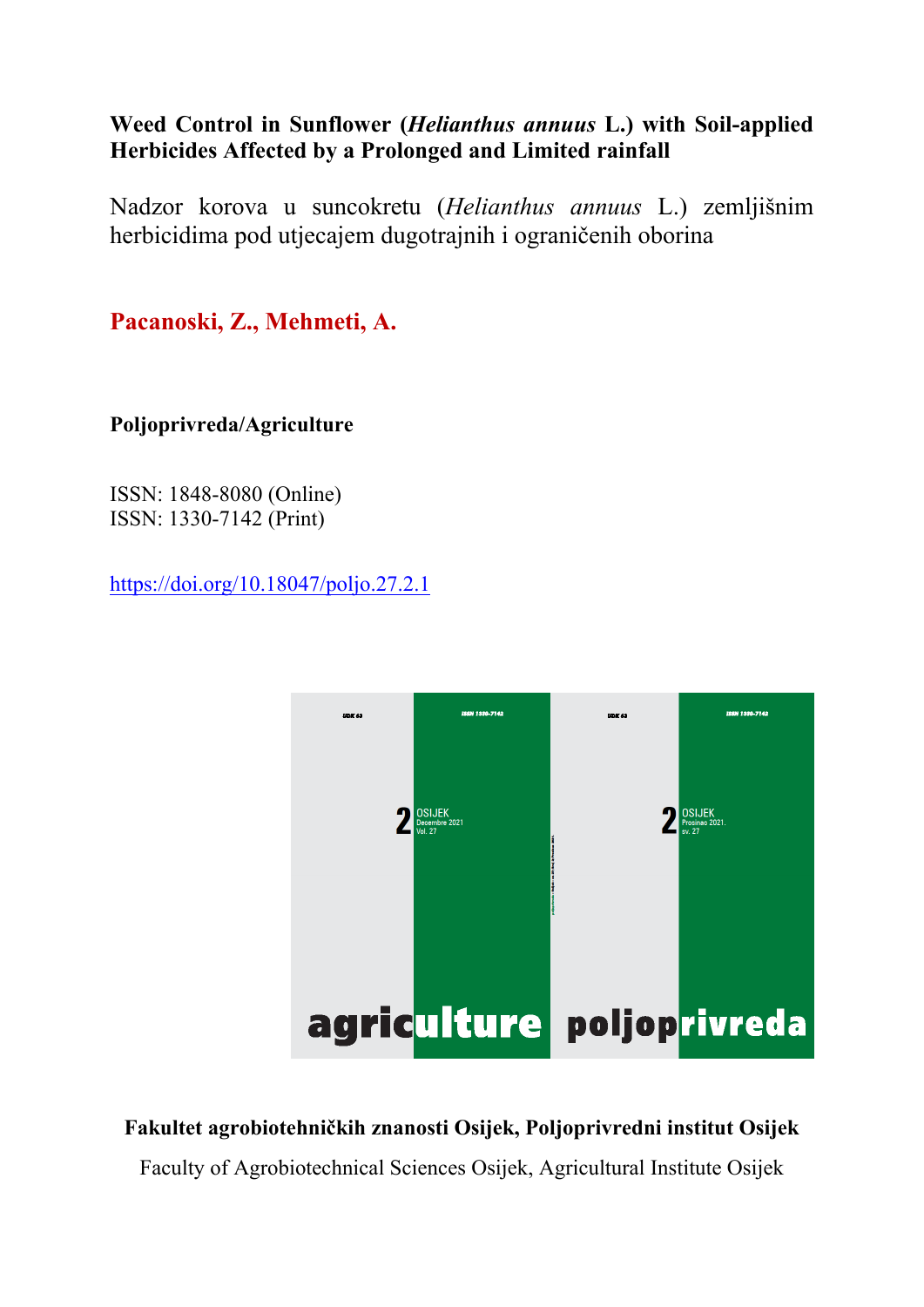# **WEED CONTROL IN SUNFLOWER (***Helianthus annuus* **L.) WITH SOIL**‒**APPLIED HERBICIDES AFFECTED BY A PROLONGED AND LIMITED RAINFALL**

*Pacanoski, Z.(1), Mehmeti, A.(2)*

Original scientific paper *Izvorni znanstveni članak*

#### **SUMMARY**

*The field trials were carried out in the Bitola and Titov Veles regions during two sunflower growing seasons (2018 and 2019) to estimate a weed control in sunflower with the soil*‒*applied herbicides, influenced by a prolonged and limited rainfall.*  **Polygonum aviculare** *L.,* **Solanum nigrum** *L.,* **Chenopodium album** *L.,* **Amaranthus retroflexus** *L.***, Portulaca oleracea** *L.***, and Echinochloa crus-galli (***L.***)** *P. Beauv. were the most dominant weeds in both regions. The efficacy of PRE-em herbicides varied among the weed species, treatments, periods of efficacy estimation, regions, and years. The overall performances of the PRE-em herbicides were correlated with weather and soil conditions. The inconsistent weather patterns between the two years of the study likely influenced the weed control. All weeds in 2018 in the Bitola region were poorly controlled (<77% and <62%, 28 and 56 days after application, respectively) due to a higher amount of rainfall (57 mm) during the 10 days of the 1st decade after herbicide application. The herbicide efficacy has only produced a marginal control of weeds in 2019 in the Titov Veles region as well (<68% and <59%, 28 and 56 days after application, respectively), due to the drought conditions observed in this region in early spring and in mid-spring. A PREem application followed by a heavy rainfall resulted in a sunflower injury in the Bitola region in 2018, ranging from 9 to 28% across the PRE-em treatments seven days after emergence. The injuries by oxyfluorfen and dimethenamid-P were more serious (24 and 28%, respectively). The sunflower achene yields for each treatment in both regions generally reflected an overall weed control and crop injury.*

*Keywords: PRE-em herbicides, sunflower, weeds* 

## **INTRODUCTION**

Weed-crop competition is a major factor limiting worldwide production of many crops, including sunflower. Weed competition has long been known to decrease sunflower yield (Johnson, 1971), because sunflower is usually planted in rows spaced 76 cm apart at lower densities than many other crops. Weeds cause a 26-83% reduction in seed yield of sunflower during the entire crop growth season (Khan et al., 1988; Legha et al., 1992; Wanjari et al., 2000; Reddy et al., 2008; Lewis and Gulden, 2014; Lewis et al., 2016). Therefore, weed control during the first few weeks after sunflower sowing is essential for successful yield (Wanjari et al., 2000). Due to its sowing period (mid-March to mid-April), this crop is very often characterized by a complex weed flora, composed of annual spring grass

and broad-leaved weeds (Fried et al., 2006). This weed complex has been traditionally controlled with PRE-em herbicide applications, due to a scarce availability of POST-em herbicides (Rapparini, 1996).

A few soil-applied PRE-em herbicides are currently registered for use in sunflower in R. N. Macedonia. Pendimethalin is a dinitroaniline selective herbicide that controls mainly annual grasses (*Echinochloa crus-galli*  (L.) P. Beauv., *Setaria* spp., *Digitaria sanguinalis* (L.) Scop.), and some annual broadleaf weeds (*Amaranthus retroflexus* L., *Chenopodium album* L.) in corn, cotton, soybeans, potato, sunflower, and several vegetable

*<sup>(1)</sup> Prof. Dr. Zvonko Pacanoski – Ss. Cyril and Methodius University, Faculty of Agricultural Sciences and Food, Goce Delčev Blvd. 9, 1000, Skopje, Republic of North Macedonia, (2) Prof. Dr. Arben Mehmeti (arben.mehmeti@uni-pr.edu) – University of Pristina, Department of Plant Protection, Clinton St., p. n. 10000, Pristina, Republic of Kosovo*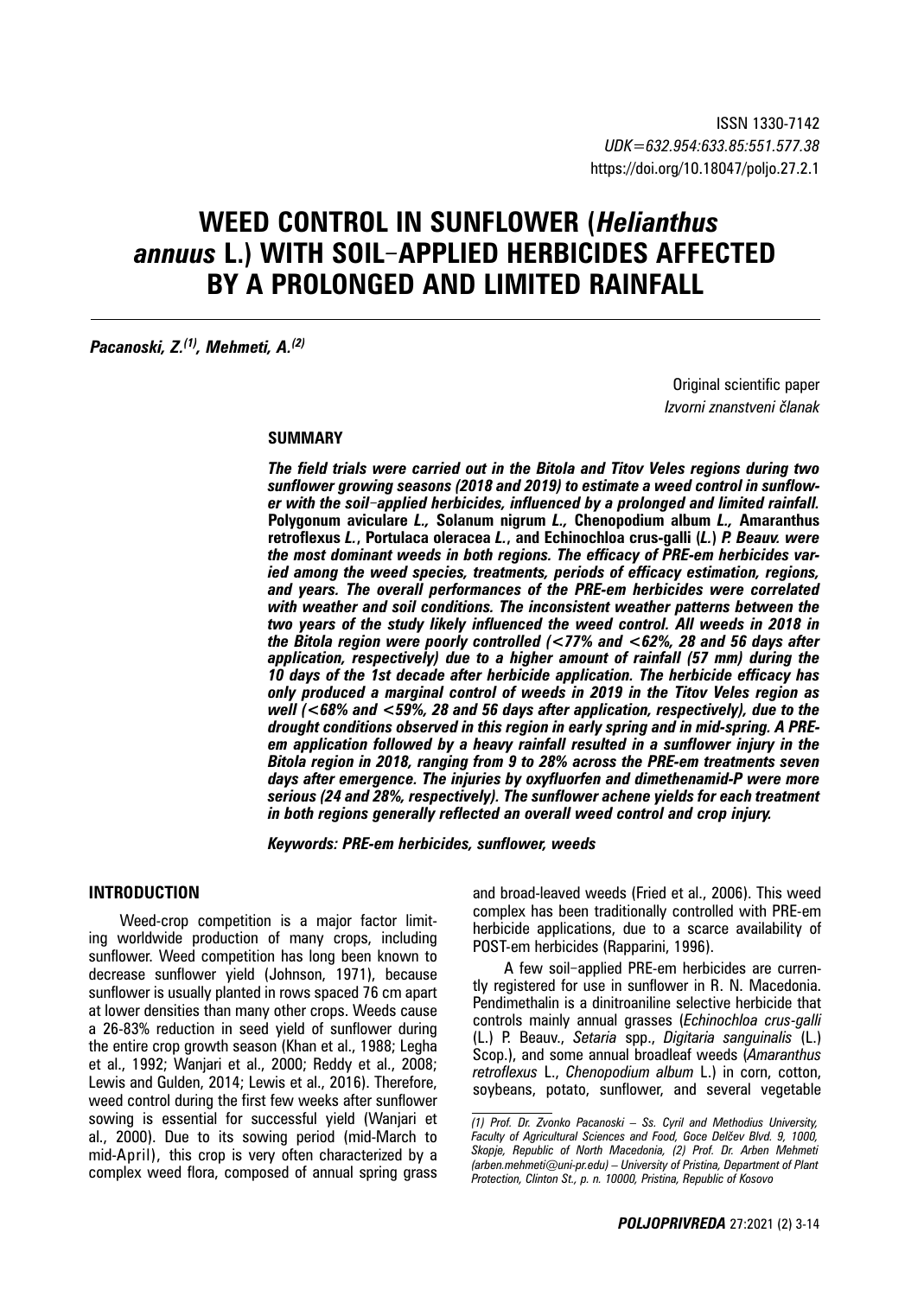crops (Hatzinikolaou et al., 2004; Lin et al., 2007; Soltani et al., 2015; Naddasi et al. 2008). Metobromuron is a substituted urea herbicide commonly used to control annual broadleaf weeds (*C. album, A. retroflexus, Polygonum* spp.) in common bean, soybean, potato, and sunflower. It also controls some annual grasses such as *Setaria* spp. It is absorbed through the plant roots and translocated in the transpiration stream to the leaves where interferes with photosynthesis (El-Afifi and Lang, 1981; Park and Hamill 1993). Aclonifen and oxyfluorfen belong to the diphenyl ether herbicide group with a photo dependent capability to inhibit protoporphyrinogen oxidase (Grasset et al. 2011; Choi et al. 1999). They are used frequently in soybeans, corn, sunflower, tomatoes, and various other crops against broadleaved (*C. album, A. retroflexus*) and some grass weeds (*E. crus-galli*, *Setaria* spp.) (Kilinc et al., 2009; Vischetti et al., 2002; Trevisan et al. 1999). S-metolachlor and dimethenamid, both chloroacetamide herbicides, inhibit biosynthesis of fatty acids, lipids, proteins, isoprenoids, and flavonoids (Vencill, 2002). They are primarily absorbed by shoots of grasses as they grow through treated soil. In dicotyledonous plants, root absorption can also be very important in herbicide uptake (Le Baron et al., 1988). S-metolachlor and dimethenamid control annual grasses *Setaria* spp., *D. sanguinalis, E. crus-galli, Cyperus esculentus*, and some small-seeded broadleaf weeds, including *Amaranthus* spp. and *Solanum* spp. (Moseley and Hagood 1990; Osborneet al., 1995; Anonymous,

#### **Table 1. Basic data of applied herbicides.**

|  |  |  | Tablica 1. Osnovni podatci primijenjenih herbicida. |
|--|--|--|-----------------------------------------------------|
|  |  |  |                                                     |

2000; Clewis et al., 2007). They are registered for use in many crops, including sunflower (Anonymous, 2000). PRE-em herbicides are intended to be applied to the soil, and many require activation by rainfall and irrigation (Rainbow and Derpsch, 2011; Haskins, 2012). It is widely known that PRE-em herbicides, such as S-metolachlor and dimethenamid-P, require rainfall within 7-10 days after application for proper movement into the active zone of weed seed germination (Steckel et al., 2002; Anonymous, 2008). Taking into consideration the information above, the main objectives of the study were (i) to estimate efficacy of soil applied herbicides in sunflower influenced by high and limited amount of rainfalls, and (ii) to evaluate their injury effect and (iii) influence on the sunflower yield.

# **MATERIAL AND METHODS**

The field trials were conducted during two sunflower growing seasons in 2018 and 2019 on commercial sunflower fields in the Bitola and Titov Veles sunflower growing regions in south-western and central Macedonia. The soil at the Bitola region was a fluvisol sandy loam with 31.10% coarse, 50.30% fine sand, 18.60% clay  $+$  silt, 1.56% organic matter and pH of 6.1. The soil at the Titov Veles region was a vertisol with 3.50% coarse, 34.20% sand,  $60.3\%$  silt + clay, 2.4% organic matter and pH of 7.2 (Filipovski, 2006).

| Treatments / Tretmani                       | Content of a. i./<br>Sadržaj aktivne tvari (g/l) | Trade name /<br>Trgovačko ime | Application rate /<br>Primjenena doza (g. a. i. / ha) | Supplier /<br>Dobavljač             |
|---------------------------------------------|--------------------------------------------------|-------------------------------|-------------------------------------------------------|-------------------------------------|
| Untreated control /<br>Netretirana kontrola |                                                  | ------                        |                                                       |                                     |
| Weed-free control /<br>Beskorovna kontrola  | ------                                           | ------                        |                                                       |                                     |
| Pendimethalin                               | 455 $q/l$                                        | Stomp Aqua                    | 1365                                                  | <b>BASF Agro B.V, Switzerland</b>   |
| Metobromuron                                | 500q/l                                           | Proman                        | 1500                                                  | Belchim Crop Protection, Belgium    |
| Oxvfluorfen                                 | $240$ g/l                                        | Goal                          | 300                                                   | Dow AgroScience, Indianapolis       |
| Aclonifen                                   | 600 q/l                                          | Challenge600 EC               | 2400                                                  | Bayer Crop Science, Germany         |
| S-Metolachlor                               | 960 q/l                                          | Dual Gold 960                 | 1440                                                  | Syngenta International, Switzerland |
| Dimethenamid-P                              | 900 q/l                                          | Frontier 900 EC               | 1530                                                  | <b>BASF, Germany</b>                |

The sunflower was grown following conventional tillage practices. The seedbed was prepared by moldboard plowing in the autumn followed by two passes with a field cultivator in the spring prior to sowing. Before seeding in the spring, fertilizer was incorporated at rates indicated by soil tests. The field trials were carried out with "Surimi CL" and "Driver CL" sunflower hybrids sowed in a wellprepared soil at a seeding rate of 60,000 seeds/ha and 58,000 seeds/ha on 17 April 2018 and 11 April 2019 in the Bitola region, and on 8 April 2018 and 3 April 2019 in the Titov Veles region. The trials were conducted in two different sites of the same commercial sunflower fields. Herbicides were applied with a  $CO<sub>2</sub>$ -pressurized backpack

14 April 2019 in the Bitola region, and on 12 April 2018 and 7 April 2019 in the Titov Veles region. Weeds at the time of treatment were in the same growth stages as sunflower (BBCH 00-01). The experimental design was a randomized complete block with four replicates (Table 1). Untreated and weed-free controls were included

in the studies, as well. The weedy control plots were left untreated during the entire experimental period. Weed-free control was maintained by hand weeding. Hand weeding was initiated at weed emergence and

sprayer calibrated to deliver 300 l/ha aqueous solution at 220 kPa. Herbicides were applied on 20 April 2018 and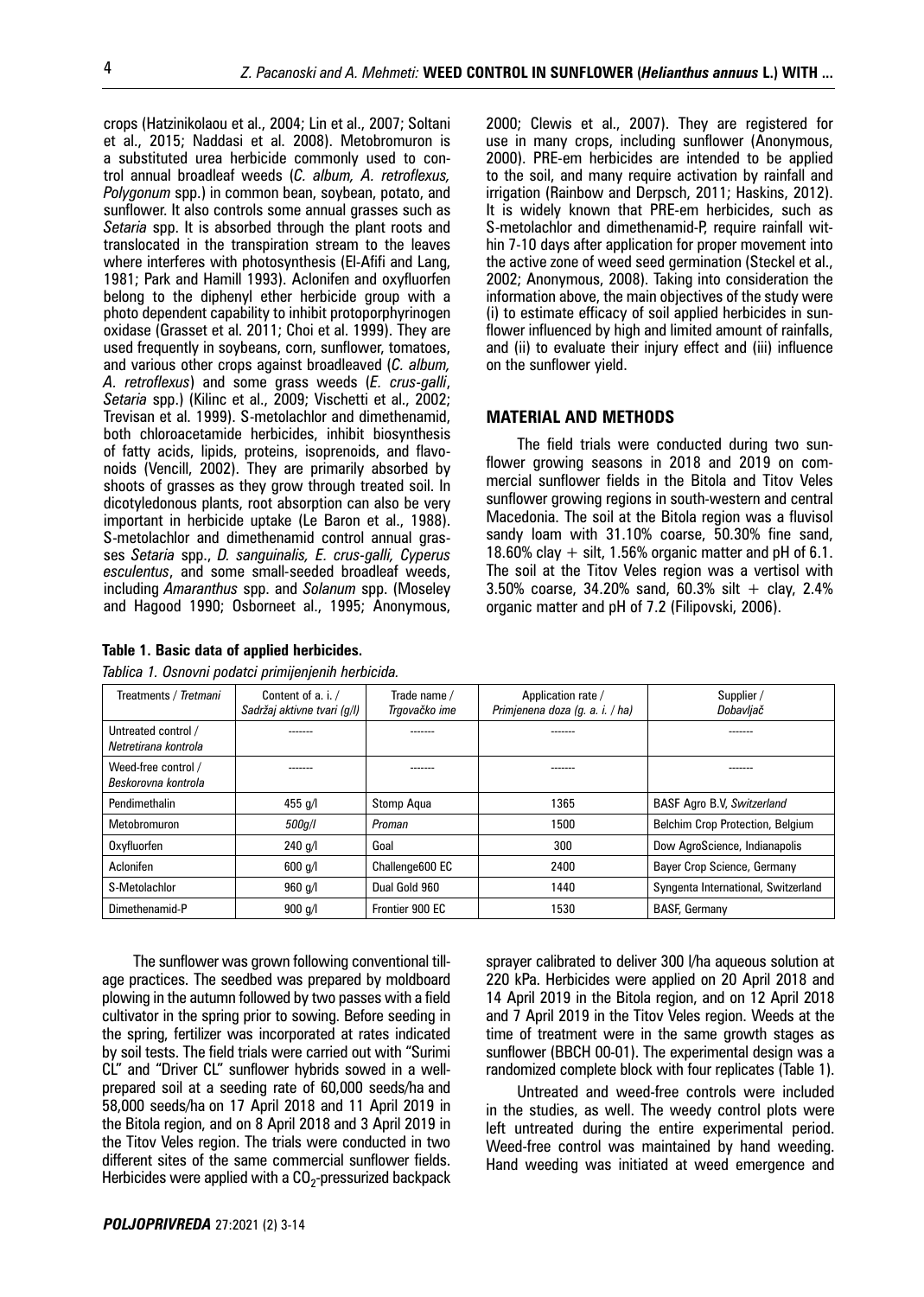continued as needed to maintain weed-free plots. Weed control efficacy was estimated 28 days after applications (DAAs) shortly after weed emergence (four true sunflower leaves, BBCH 14; the first assessment), and 56 DAAs shortly before canopy closure (BBCH 30-32; the second assessment) by counting the weed plants in a 1  $m<sup>2</sup>$  area within each plot. Herbicide efficacy was calculated by equitation (Chinnusamy et al., 2013):

$$
W_{CE} = \frac{Wup - Wtp}{Wup} \times 100
$$

where:

 $W_{CE}$  – weed control efficiency

Wup – number of weeds in the untreated plots Wtp – number of weeds in the treated plots

Sunflower injury was visually evaluated based on a 0-100% rating scale, where 0 is no injury to sunflower plants and 100 is a complete death of sunflower plants (Franset al., 1986). Visual estimates of percent sunflower injury were performed seven and 21 days after emergence (DAЕ), based on chlorosis and necrosis for each plot at both localities during two-year experimental period. The yield was determined after harvest, based on weights of achene containing 9% moisture.

|             |                          |                          | Bitola region / Regija Bitolj |                          |              | Titov Veles region / Regija Titov Veles |                          |                          |                          |  |  |  |  |
|-------------|--------------------------|--------------------------|-------------------------------|--------------------------|--------------|-----------------------------------------|--------------------------|--------------------------|--------------------------|--|--|--|--|
| Date /Datum | 2018                     |                          | 2019                          |                          | Date / Datum | 2018                                    |                          | 2019                     |                          |  |  |  |  |
|             | $P$ (mm)                 | T(°C)                    | $P$ (mm)                      | $T(^{\circ}C)$           |              | $P$ (mm)                                | T(°C)                    | $P$ (mm)                 | T(°C)                    |  |  |  |  |
| April 12    | $\overline{\phantom{a}}$ | $\blacksquare$           | 5                             | 11                       | April 4      | $\overline{\phantom{0}}$                | $\overline{\phantom{a}}$ | 0                        | 14                       |  |  |  |  |
| April 13    | $\overline{\phantom{a}}$ | $\overline{\phantom{a}}$ | 4                             | 14                       | April 5      | $\overline{\phantom{0}}$                | $\overline{\phantom{a}}$ | 0                        | 16                       |  |  |  |  |
| April 14    | $\overline{\phantom{a}}$ | $\overline{\phantom{a}}$ | 0                             | 14                       | April 6      | $\overline{\phantom{0}}$                | $\overline{\phantom{a}}$ | 0                        | 15                       |  |  |  |  |
| April 15    | $\overline{\phantom{a}}$ |                          | 6                             | 11                       | April 7      |                                         | $\overline{\phantom{a}}$ | 3                        | 12                       |  |  |  |  |
| April 16    | $\overline{\phantom{a}}$ | $\overline{\phantom{a}}$ | 0                             | 15                       | April 8      | $\overline{\phantom{0}}$                | $\overline{\phantom{a}}$ | 4                        | 16                       |  |  |  |  |
| April 17    | $\overline{\phantom{a}}$ | $\overline{\phantom{a}}$ | 7                             | 9                        | April 9      | 0                                       | 13                       | 0                        | 12                       |  |  |  |  |
| April 18    | $\overline{c}$           | 12                       | 0                             | 14                       | April 10     | 7                                       | 10                       | 0                        | 15                       |  |  |  |  |
| April 19    | 13                       | 7                        | 5                             | 12                       | April 11     | 5                                       | 11                       | 0                        | 16                       |  |  |  |  |
| April 20    | 14                       | 8                        | 3                             | 12                       | April 12     | 4                                       | 9                        | 0                        | 14                       |  |  |  |  |
| April 21    | 3                        | 10                       | 0                             | 14                       | April 13     | 0                                       | 11                       | 5                        | 15                       |  |  |  |  |
| April 22    | 12                       | 10                       | $\overline{\phantom{a}}$      | $\overline{\phantom{a}}$ | April 14     | 5                                       | 10                       | $\overline{\phantom{a}}$ | $\overline{\phantom{a}}$ |  |  |  |  |
| April 23    | 0                        | $\overline{7}$           | $\blacksquare$                | ٠                        | April 15     | 0                                       | 12                       | $\overline{\phantom{a}}$ | $\overline{\phantom{a}}$ |  |  |  |  |
| April 24    | 0                        | 9                        | $\overline{\phantom{a}}$      | $\blacksquare$           | April 16     | 0                                       | 12                       | $\blacksquare$           | $\overline{\phantom{0}}$ |  |  |  |  |
| April 25    | 7                        | 10                       |                               |                          | April 17     | 7                                       | 10                       | $\overline{\phantom{a}}$ |                          |  |  |  |  |
| April 26    | 6                        | 10                       |                               |                          | April 18     | 0                                       | 14                       | $\overline{\phantom{a}}$ | $\overline{\phantom{a}}$ |  |  |  |  |
| April 27    | 0                        | 12                       |                               |                          |              |                                         |                          |                          |                          |  |  |  |  |

**Table 2. Temperatures (T) and rainfall (P) data 10 DAAs in the Bitola and Titov Veles regions in 2018 and 2019.**

*Tablica 2. Podatci o temperaturama (T) i padalinama (P) 10 DAA u regiji Bitolj i Titov Veles u 2018. i 2019. godini.*

aAbbreviation: DAAs – days after application / *<sup>a</sup> Kratica: DAA – dani nakon primjene*

Total rainfall, as well as average temperatures 10 DAAs, were recorded (Table 2). In 2018, the first few DAAs in the Bitola region were unusually wet, particularly the 2nd, 3rd, and 5th day (13, 14 and 12 mm, respectively). In the Titov Veles region for the same year, the rainfall that occurred in the first 10 days of application was a little above the 30-year average for this region (38 mm). In 2019, rainfall occurring in the first 10 days of application was scarce in the Bitola region, while the Titov Veles region was very dry (12 mm) in the same year and period during the 10 DAAs. In Titov Veles region it rained on the 4th, 5th, and 10th days (Table 2). The 10 DAA temperatures, particularly in 2019, for both regions were a little bit above the 30-year average (12.6 and 14.5 °C). That was attributed to the favorable environmental conditions associated with the non-frost night times during the estimated 10-day period after PRE-em applications. The PRE-em treatments in both years were

applied at times when herbicide applications typically occur in North Macedonia sunflower production and are thus representative of producer practices and label recommendations.

The data were tested for homogeneity of variance and normality of distribution (Ramsey and Schafer, 1997) and were log-transformed, as needed, to obtain roughly equal variances and better symmetry before ANOVA were performed. Data were transformed back to their original scale for presentation. Means were separated by using LSD test at 5% of probability.

# **RESULTS AND DISCUSSION**

#### **Weed population**

The weed population in both regions for both years consisted of annual spring and summer weeds. In the Bitola region in both years, the weed populations con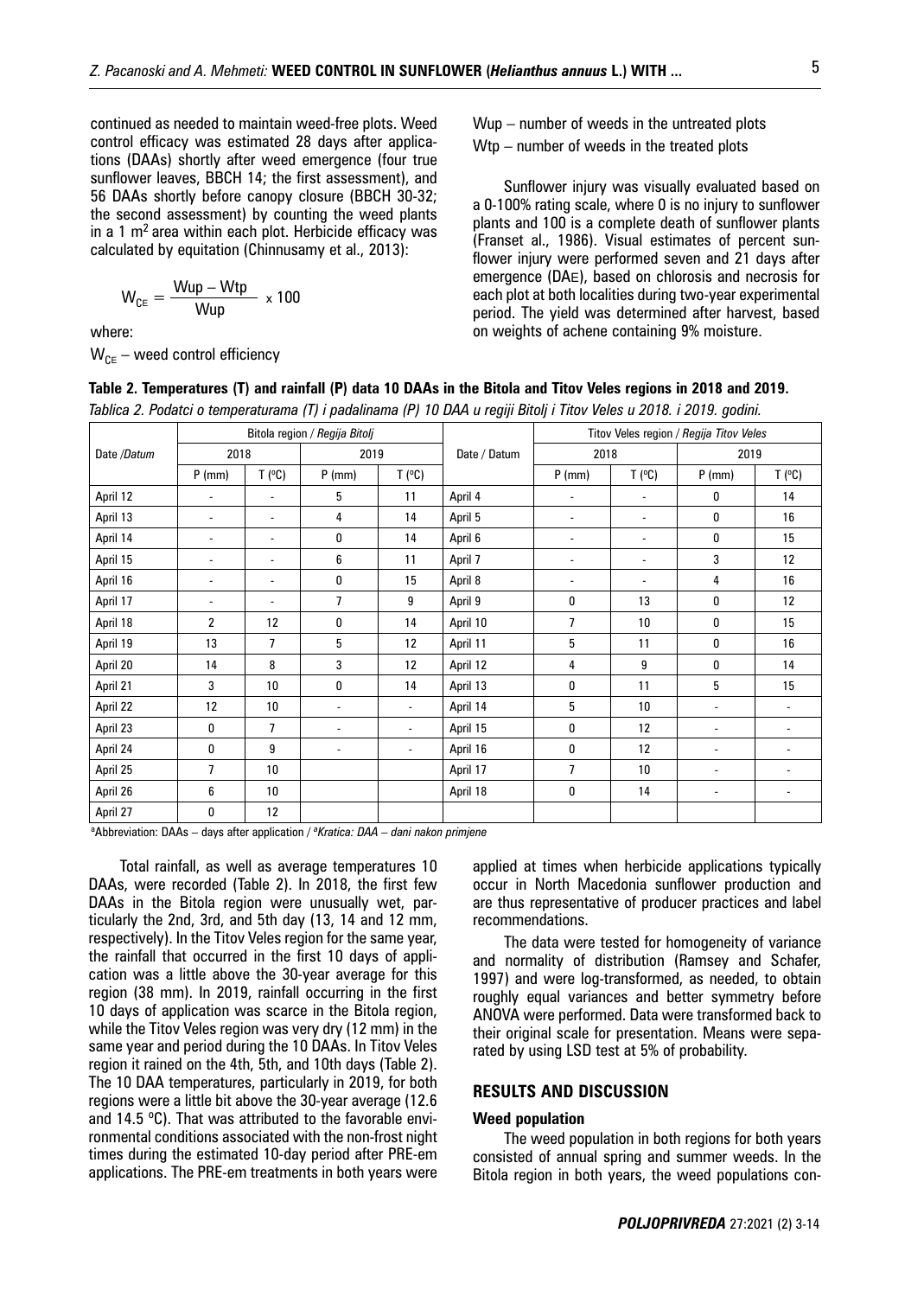sisted of nine and eight weed species, and total number of weeds in the non-treated control plot was 127 and 88 plants/m<sup>2</sup> in 2018 and 2019, respectively (Table 2). The most prevalent weed species for both years were *Polygonum aviculare* L., *Solanum nigrum* L., *Ch. album* L., *A. retroflexus* L., *Portulaca oleracea* L*.*, and

*E. crus-galli* (L.) P. Beauv. The weediness in the Titov Veles region was higher, with a total number of weeds in non-treated control plot at 212 and 125 plants/m<sup>2</sup> in 2018 and 2019, respectively. The most prevalent weed species were *A. retroflexus* L., *Ch. album* L., *P. oleracea*  L*.*, and *S. nigrum* L. (Table 3).

**Table 3. Weed population (species and number of weeds) in sunflower at Bitola and Titov Veles region in 2018 and 2019.**  *Tablica 3. Populacija korova (vrste i broj korova) u suncokretu u regiji Bitolj i Titov Veles u 2018. i 2019. godini.*

| Weed species /<br>Vrste korova                  |                | Bitola region /<br>Regija Bitolj | Titov Veles region /<br>Regija Titov Veles |      |  |  |
|-------------------------------------------------|----------------|----------------------------------|--------------------------------------------|------|--|--|
|                                                 | 2018           | 2019                             | 2018                                       | 2019 |  |  |
| Polygonum aviculare L.                          | 33             | 14                               | $\overline{\phantom{a}}$                   |      |  |  |
| Chenopodium album L.                            | 24             | 21                               | 54                                         | 27   |  |  |
| Solanum nigrum L.                               | 27             | 13                               | 38                                         | 16   |  |  |
| Amaranthus retroflexus L.                       | 18             | 17                               | 66                                         | 40   |  |  |
| Echinochloa crus-galli (L.) P. Beauv.           | 16             | 14                               |                                            |      |  |  |
| Galinsoga parviflora Cav.                       | 4              | 2                                |                                            |      |  |  |
| Abutilon theophrasti Medic.                     | 2              | 3                                | 2                                          |      |  |  |
| Diplotaxis muralis (L.) D.C.                    | $\overline{2}$ |                                  | 3                                          | 3    |  |  |
| Portulaca oleracea L.                           |                | 4                                | 48                                         | 29   |  |  |
| Digitaria sanguinalis (L.) Scop.                |                |                                  |                                            | 9    |  |  |
| Total weed species / Ukupno vrsta korova        | 9              | 8                                | 6                                          | 7    |  |  |
| Total weeds $(No/m^2) / Ukupno korova (br/m^2)$ | 127            | 88                               | 212                                        | 125  |  |  |

#### **Weed control**

Efficacy of PRE-em herbicides varied among weed species, treatments, periods of efficacy estimation, regions and years. Overall performance of the PRE-em herbicides was correlated with the weather and soil conditions. Inconsistent weather patterns between the two years of study likely influenced weed control. The humid April in 2018 (Table 2), particularly first 10 days after PRE-em application (57 mm), most likely caused the leaching of herbicides from soil surface and the lower efficacy of PRE-em applied herbicides in 2018 compared to their application in 2019 in the Bitola region (Table 4). Usually, higher amounts of rainfall and heavy rains immediately after PRE-em application, particularly on sandy soils with low organic matter (Inoue et al., 2010; WSSA, 2014), may cause leaching of herbicides through the soil profile below the weed seed-germinating zone and consequently decrease weed control efficacy (Heatherly and Hodges, 1999; Ferrell et al., 2004). Additionally, depending on soil type, high amounts of rainfall (i.e., greater than 25 mm), especially immediately after application, can cause herbicides to leach through the soil profile and consequently reduce efficacy and increase sunflower crop injury (Reddy and Locke, 1996; Ferrell et al., 2004; Boerboom et al., 2006). Furthermore, inadequate or delayed rainfall can reduce herbicide effectiveness and decrease weed control (Armel et al., 2003; Lyon and Wilson, 2005; Loux et al., 2008). Nevertheless, Jursík et al., (2013) reported that selectivity of S-metolachlor for sunflower was not affected by natural precipitation or irrigation, although S-metolachlor leaching in soil is relatively high. In 2018, rainfall slightly above the 30-year average was recorded in Titov Veles, but due to their even occurrence throughout the first 10 DAAs, as well as soil type characteristics (higher content of clay and organic) leaching did not occur, and efficacy was satisfactory. However, the limited rainfall in 2019 after PRE-em application 10 DAAs may have contributed to the inferior performance of PRE-em herbicides in Titov Veles region compared with 2018 (Table 5). Since many of the PREem herbicides can volatilize and photodegrade on the soil surface over time, rainfall is needed to move these herbicides into the zone where weed seeds germinate (Wilcut et al., 1994; Janak and Grichar, 2016), which explains the inconsistent control of predominant weeds noted with PRE-em herbicides under the drought conditions observed in the Titov Veles region in early and midspring 2019. It is reported that the efficacy of PRE-em herbicides is expressively affected by soil moisture, with the efficacy of PRE-em herbicides generally decreasing in dry conditions (Zanatta et al., 2008) and crop injury increasing after use of PRE-em herbicides with higher amounts of precipitation (Soukup et al., 2004).

However, in both regions, regardless of year and herbicide treatments, efficacy of PRE-em herbicides was lower 56 DAAs due to new weed emergence occurring between two estimation periods. It was significantly lower only in the Bitola region in 2018 (Table 4 and 5).

In 2018, PRE-em herbicides provided no more than 74% and 59% control of *P. aviculare*, 28 and 56 DAAs, respectively, while the control of *P. aviculare* was significantly improved in 2019. During the first estimation period (28 DAAs), *P. aviculare* was nearly fully controlled  $(>98%)$  while there was an insignificant decrease in effi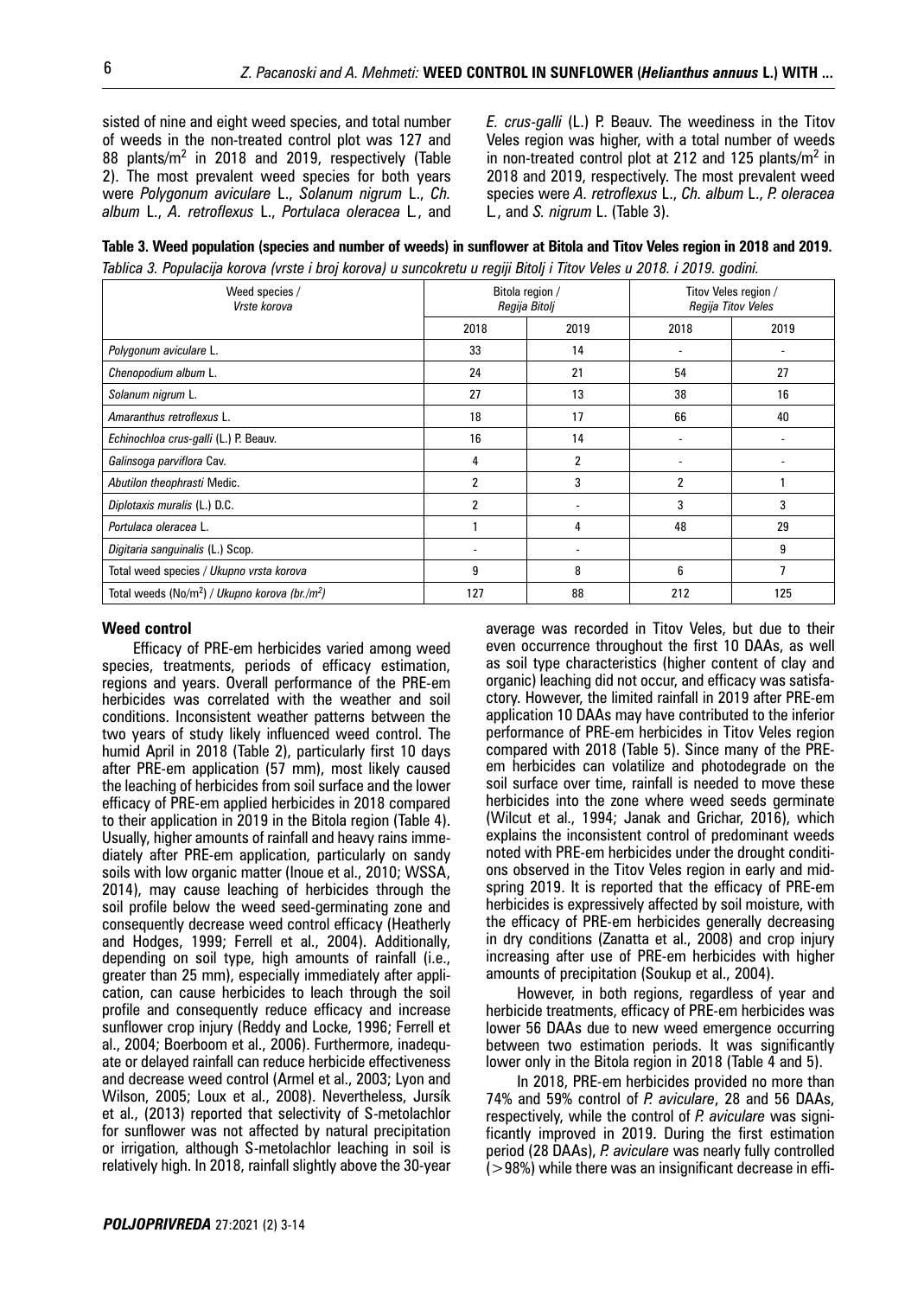cacy to 94% (dimethenamid) and 98% (pendimethalin) for PRE-em herbicides provided 56 DAAs (Table 4). In black locust (*Robinia pseudoacacia* L.) nurseries in 2010, S-metolachlor and pendimethalin controlled *P. aviculare*   $\geq$  90%, 28 DATs and 56 DAAs, respectively. Lower herbicide efficacy was noticed in 2011 (between 75 and 83%) most likely due to high rainfall occurring immediately after herbicide application (Pacanoski et al., 2016).

The control of *S. nigrum* significantly differed among periods of efficacy estimation only in 2018 in the Bitola region with overall PRE-em herbicides providing poor control of *S. nigrum*. Nevertheless, the 28 DAA efficacy ranged between 64% (aclonifen) and 77% (dimethenamid-P). Significantly lower efficacy from 49% (metobromuron) to 62% (dimethenamid and oxyfluorfen) was recorded subsequent to 56 DAAs (Table 4). The *S. nigrum* control was substantially improved in 2019 (Table 4). Unlike the Bitola region, in the Titov Veles region PRE-em herbicides provided significantly higher control of *S. nigrum* in 2018. Oxyfluorfen provided control of 96%, pendimethalin and dimethenamid-P 94%, and S-metolachlor 93%, while aclonifen and metobromuron controlled *S. nigrum* only 70 and 73%, i.e., 28 DAAs. However, in 2019, due to dry soil conditions, the control of *S. nigrum* was less than 64% and 60%, in 28 and 56 DAAs, respectively (Table 5). Pendimethalin, S-metolachlor, and dimethenamid-P showed high selectivity to transplanted tomatoes with effective control of *S. nigrum* (Frost and Barnes, 2003). Similarly, according to Pannacci and Onofri (2016), S-metolachlor had the *S. nigrum* control of about 100%, 60 days after maize crop emergence. In the field trials conducted from 2009 until 2012, Bergmann (2016) concluded that Proman (metobromuron) applied at 3 l/ha provided only 70% control of *S. nigrum*. Similarly, in the investigation by Pannacci et al. (2007), aclonifen applied at 900 g a. i. ha<sup>-1</sup> provided poor control of *S. nigrum* (33-67%).

The *Ch. album* weed control significantly differed among periods of efficacy estimation only in 2018 in the Bitola region, with all investigated herbicides providing inadequate control of *Ch. album* at 28 DAA efficacies ranging between 56% (dimethenamid) and 67% (oxyfluorfen). These further significantly decreased in efficacy, from 37% (metobromuron) to 48% (pendimethalin), in 56 DAAs. The control of *Ch. album* was significantly increased in 2019. The herbicide oxyfluorfen in 28 DAAs fully controlled *Ch. album* (100%), while the rest of the herbicides controlled this weed between 95 and 98%. All PRE-em herbicides provided effective *Ch. album* control in the Titov Veles region in 2018. During the first estimation period (28 DAA), *Ch. album* was controlled between 90% (S-metolachlor) and 96% (metobromuron). *Ch. album* control was lower, although insignificantly, at 81% (dimethenamid-P) and 89% (pendimethalin) for the herbicides provided in 56 DAAs. Contrary, due to dry soil conditions in 2019, control of *Ch. album* was less than 64% and 55%, in 28 and 56 DAAs, respectively (Table 5). In a banded herbicide application in a conventional sunflower production system, aclonifen applied at 0.75 kg a. i. ha-1 controlled *Ch. album* between 84 and 89% (Serim et al., 2018). In the study of Jursík et al. (2015), aclonifen controlled *Ch. album* with an efficacy greater than 97%, regardless of irrigation, but oxyfluorfen was not as effective on *Ch. album* under non-irrigated conditions. Oxyfluorfen applied at 240 a. i. ha in sunflower controlled *Ch. album* 100% (Pannacci et al., 2007), as did aclonifen at 900 a. i. ha-1 in sorghum (Pannacci and Bartolini, 2018). Similarly, in the banana pepper, S-metolachlor applied at 534 g a. i. ha-1 provided 99% control of *Ch. album* two weeks after treatment (WAT) and 85% in four WATs, while S-metolachlor applied at 1070 g a. i. ha<sup>-1</sup> provided 96% control of *Ch. album* two WATs and 90% in four WATs (Mohseni-Moghadam and Doohan, 2015).

In the Bitola region in 2018, *A. retroflexus* was controlled between 60 and 46% (dimethenamid-P) and 73 and 52% (oxyfluorfen), in 28 and 56 DAAs, respectively. Herbicides provided a significantly increased control of *A. retroflexus* in 2019. In fact, in 28 DAAs, metobromuron fully controlled *A. retroflexus* (100%), and the rest of the herbicides provided control of this weed between 94 and 98% (Table 4). In 2018 in the Titov Veles region, the PRE-em herbicides effectively controlled *A. retroflexus*  $(>93\%$  and  $>85\%$ ), in 28 and 56 DAAs, respectively. In 2019, PRE-em herbicides' efficacy substantially decreased with only marginal control of *A. retroflexus*  $(<68\%$  and  $<61\%)$ , in 28 and 56 DAAs, respectively (Table 5). S-metolachlor in the irrigated sunflower plots completely controlled *A. retroflexus* (efficacy 100%), while aclonifen controlled *A. retroflexus* with an efficacy greater than 97%, regardless of irrigation, as well as oxyfluorfen which provided control greater than 95%. However, in a treatment without irrigation, the efficacy of S-metolachlor on *A. retroflexus* decreased by 8% (Jursík et al., 2015). In the investigation of Pannacci et al. (2007), pendimethalin applied at 921 g a. i. ha in sunflower controlled *A. retroflexus* between 88% and 100%. Dimethenamid-P applied alone gave excellent control (>98%) of *A. retroflexus* in dry bean (Arnold et al., 2012). An evaluation of PRE herbicides for weed control in pumpkin found that 21 days after treatment dimethenamid applied at 2.24 kg ha-1 resulted in 81-100% control of *A. retroflexus* (Brown and Masiunas, 2002). Similarly, in sugar beet crop, dimethenamid-P applied at 0.84 kg ha-1 and S-metolachlor at 1.4 kg ha-1 controlled *A. retroflexus* >98% (Bollman and Sprague, 2007). However, the efficacy of pendimethalin on *A. retroflexus* was affected by irrigation (Pannacci et al., 2007).

The PRE-em herbicides provided poor control of *E. crus-galli* in 2018. The efficacy was between 55% and 39% (metobromuron), and 70% and 52% (S-metolachlor) in 28 and 56 DAAs, respectively. However, the control of *E. crus-galli* was significantly improved in 2019. The herbicides S-metolachlor and dimethenamid in 28 DAAs fully controlled *E. crus-galli* (100%), while the rest of the herbicides, except metobromuron, controlled this weed between 96 and 98%. The control of *E. crus-galli* control insignificantly decreased in 56 DAAs. Except metobromuron which controlled *E. crus-galli* only 75%, the rest of the PRE-em herbicides provided control of this weed between 88 and 93% (Table 4). Similar results were reported by Bergmann (2016) in field trials conducted from 2009 until 2012, who concluded that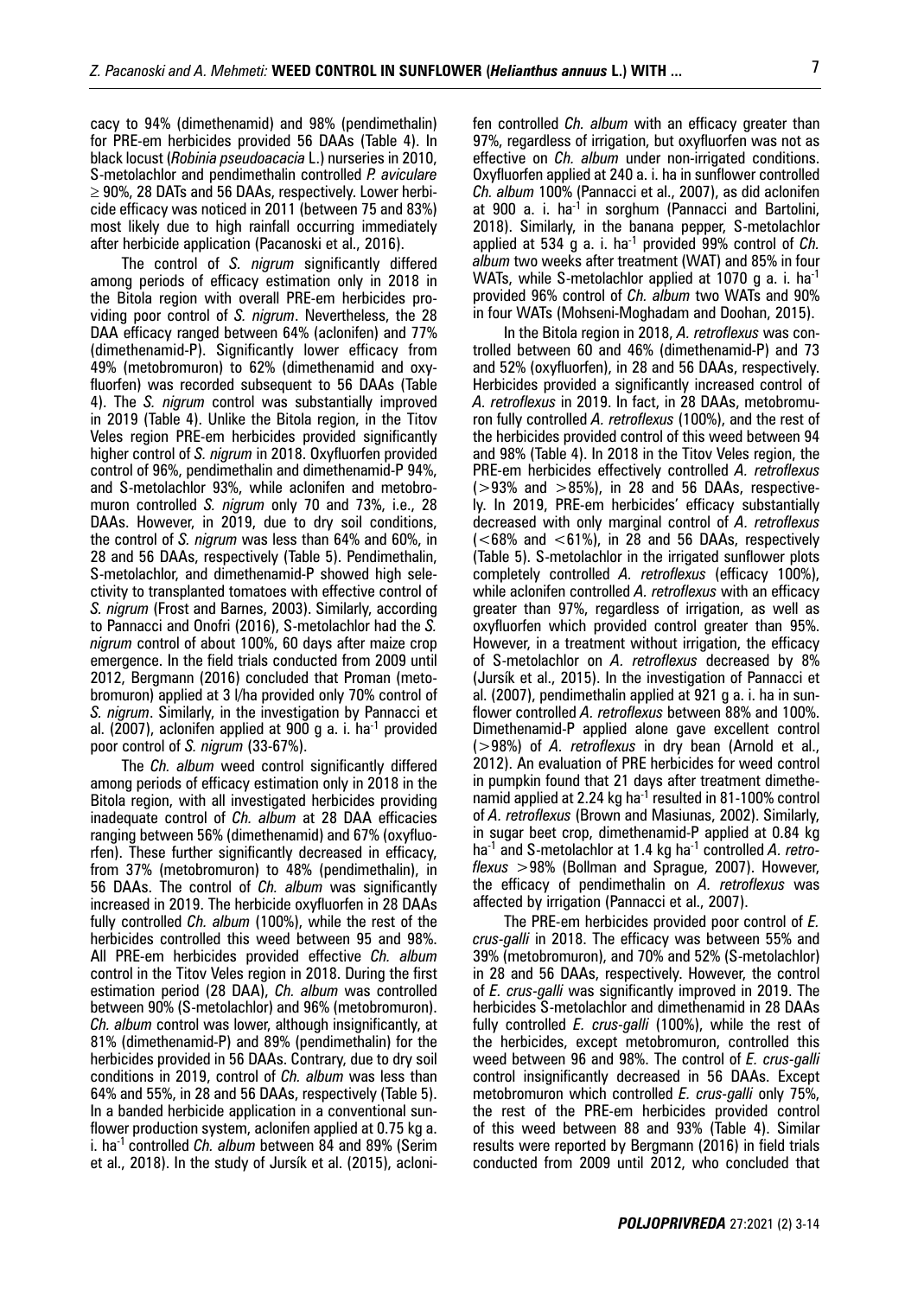Proman (metobromuron) applied at 3 l ha<sup>-1</sup> provided only 63% control on *E. crus-galli*. S-metolachlor in irrigated sunflower plots nearly completely controlled *E. crus-galli* (efficacy 93-100%). However, in treatment without irrigation, the efficacy of S-metolachlor on *E. crus-galli* decreased significantly by 13% (Jursík et al., 2015). In the same study, efficacy of pendimethalin *E. crus-galli* ranged between 85-98%. In the investigation by Pannacci et al. (2007), pendimethalin applied at 921 g a. i. ha-1 in sunflower controlled *E. crus-galli* between 94*-*100%.

The control of *P. oleracea* did not differ among periods of efficacy estimation by year. In 2018, during the first estimation period (28 DAA), dimethenamid-P and S-metolachlor controlled *P. oleracea* between 85-88%, while the other herbicides provided control >90%. During the second estimation period (56 DAA), all investigated PRE-em herbicides provided control of *P. oleracea* >80%, except S-metolachlor. In 2019, efficacy of PRE-em herbicides substantially decreased. Herbicides gave only marginal control of *P. oleracea* (<68% and <57%, 28 and 56 DAA, respectively) (Table 5). In banana pepper, S-metolachlor applied at 534 g a. i. ha-1 and 1070 g a. i. ha-1 provided control of *P. oleracea* between 61 and 67% (Mohseni-Moghadam and Doohan, 2015). Aclonifen gave good total weed control, with values of efficacy between 81-88% due to good efficacy against *P. oleracea,* the main species in the sorghum crop (Pannacci and Bartolini, 2018).

#### **Table 4.** *Polygonum aviculare, Solanum nigrum, Chenopodium album, Amaranthus retroflexus,* **and** *Echinochloa crusgalli* **control (%) 28 and 56 days after PRE-em herbicide applications in sunflower in 2018 and 2019 in Bitola region**

*Tablica 4.* Polygonum aviculare, Solanum nigrum, Chenopodium album, Amaranthus retroflexus *i* Echinochloa crus-galli*, kontrola (%) 28 i 56 dana nakon PRE-em primjene herbicida u suncokretu 2018. i 2019. u Bitolju.* 

| Treatments /                                                                                                                                           | Rate (q                | Bitola region / Regija Bitoli                           |                                            |                                                        |                                                         |                                                        |                                                       |                                           |                                                       |                                     |                                                       |                                                        |                                           |                                                         |                                                         |                                              |                                                       |                               |                                                         |                                            |                                 |
|--------------------------------------------------------------------------------------------------------------------------------------------------------|------------------------|---------------------------------------------------------|--------------------------------------------|--------------------------------------------------------|---------------------------------------------------------|--------------------------------------------------------|-------------------------------------------------------|-------------------------------------------|-------------------------------------------------------|-------------------------------------|-------------------------------------------------------|--------------------------------------------------------|-------------------------------------------|---------------------------------------------------------|---------------------------------------------------------|----------------------------------------------|-------------------------------------------------------|-------------------------------|---------------------------------------------------------|--------------------------------------------|---------------------------------|
| Tretmani                                                                                                                                               | a. i./ha) /<br>Doza (q |                                                         | P. aviculare                               |                                                        |                                                         |                                                        |                                                       | S. niarum                                 |                                                       |                                     |                                                       | Ch. album                                              |                                           | A. retroflexus                                          |                                                         |                                              |                                                       | E. crus-galli                 |                                                         |                                            |                                 |
|                                                                                                                                                        | aktivne                |                                                         | 2018                                       |                                                        | 2019                                                    |                                                        | 2018                                                  |                                           | 2019                                                  |                                     | 2018                                                  |                                                        | 2019                                      |                                                         | 2018                                                    |                                              | 2019                                                  |                               | 2018                                                    |                                            | 2019                            |
|                                                                                                                                                        | tvari /ha)             | 28                                                      | 56                                         | 28                                                     | 56                                                      | 28                                                     | 56                                                    | 28                                        | 56                                                    | 28                                  | 56                                                    | 28                                                     | 56                                        | 28                                                      | 56                                                      | 28                                           | 56                                                    | 28                            | 56                                                      | 28                                         | 56                              |
| Weedy control<br>/ Zakorovljena<br>kontrola                                                                                                            | ------                 | 0                                                       | <sup>0</sup>                               | $\Omega$                                               | $\Omega$                                                | $\Omega$                                               | $\Omega$                                              | $\Omega$                                  | $\Omega$                                              | $\Omega$                            | 0                                                     | U                                                      | 0                                         | <sub>0</sub>                                            | 0                                                       | $\Omega$                                     | $\Omega$                                              | <sup>0</sup>                  | $\Omega$                                                | 0                                          | 0                               |
| Pendimethalin<br>Metobromuron<br>Oxyfluorfen                                                                                                           | 1365<br>1500<br>300    | 74 <sup>a</sup><br>63 <sub>pc</sub><br>71 <sup>ab</sup> | 59a<br>51 <sup>ab</sup><br>58 <sup>a</sup> | 100 <sup>a</sup><br>98 <sup>b</sup><br>98 <sup>b</sup> | 98 <sup>a</sup><br>95 <sup>ab</sup><br>95 <sup>ab</sup> | 75 <sup>a</sup><br>68 <sub>pc</sub><br>75 <sup>a</sup> | 58 <sup>a</sup><br>49 <sup>b</sup><br>62 <sup>a</sup> | 95a<br>75 <sup>b</sup><br>98 <sup>a</sup> | 87 <sup>a</sup><br>66 <sup>b</sup><br>92 <sup>a</sup> | 65a<br>$59^{bc}$<br>67 <sup>a</sup> | 48 <sup>a</sup><br>37 <sup>c</sup><br>47 <sup>a</sup> | 96 <sup>b</sup><br>95 <sup>b</sup><br>100 <sup>a</sup> | 89ª<br>90 <sup>a</sup><br>92 <sup>a</sup> | 70 <sub>ab</sub><br>65 <sup>bc</sup><br>73 <sup>a</sup> | 51 <sup>ab</sup><br>48 <sup>ab</sup><br>52 <sup>a</sup> | 97bc<br>100 <sup>a</sup><br>97 <sup>bc</sup> | 90 <sup>a</sup><br>92 <sup>a</sup><br>93 <sup>a</sup> | 69a<br>55 <sup>b</sup><br>69a | 44 <sup>bc</sup><br>39 <sup>c</sup><br>47 <sup>ab</sup> | 96 <sup>b</sup><br>82 <sup>c</sup><br>97ab | 89ab<br>75 <sup>c</sup><br>88ab |
| Aclonifen                                                                                                                                              | 2400                   | 68abc                                                   | 56 <sup>a</sup>                            | 100 <sup>a</sup>                                       | 97 <sub>ab</sub>                                        | 64 <sup>c</sup>                                        | 50 <sup>c</sup>                                       | 73 <sup>b</sup>                           | 63 <sup>b</sup>                                       | $64^{ab}$                           | 46 <sup>ab</sup>                                      | 98 <sup>ab</sup>                                       | 91 <sup>a</sup>                           | 68 <sup>ab</sup>                                        | 51 <sup>ab</sup>                                        | 98 <sup>ab</sup>                             | 91 <sup>a</sup>                                       | 67 <sup>a</sup>               | $47^{ab}$                                               | 98 <sup>ab</sup>                           | 90 <sub>ap</sub>                |
| S-metolachlor                                                                                                                                          | 1440                   | 65 <sup>bc</sup>                                        | 51 <sup>ab</sup>                           | ggab                                                   | 97ab                                                    | 71 <sup>ab</sup>                                       | 55 <sup>b</sup>                                       | 95a                                       | 89ª                                                   | 61 <sup>ab</sup>                    | $ 43^{\rm abc} $                                      | 97ab                                                   | 92a                                       | 63 <sub>pc</sub>                                        | 48 <sup>ab</sup>                                        | 95 <sup>cd</sup>                             | 87 <sup>a</sup>                                       | 70 <sup>a</sup>               | 52 <sup>a</sup>                                         | 100 <sup>a</sup>                           | 93 <sup>a</sup>                 |
| Dimethenamid-P                                                                                                                                         | 1530                   | 60 <sup>c</sup>                                         | 47 <sup>b</sup>                            | ggab                                                   | 94 <sup>b</sup>                                         | 77 <sup>a</sup>                                        | 62 <sup>ab</sup>                                      | 96 <sup>a</sup>                           | 91 <sup>a</sup>                                       | 56 <sup>c</sup>                     | 39 <sub>pc</sub>                                      | 95 <sup>b</sup>                                        | 88 <sup>a</sup>                           | 60 <sup>c</sup>                                         | 46 <sup>b</sup>                                         | 94 <sup>d</sup>                              | 89ª                                                   | 64 <sup>a</sup>               | $44^{bc}$                                               | 100 <sup>a</sup>                           | 92 <sup>a</sup>                 |
| LSD 0.05                                                                                                                                               |                        | 8.14                                                    | 8.12                                       | 1.87                                                   | 3.41                                                    | 6.14                                                   | 5.03                                                  |                                           | $3.68$ 5.95                                           | 7.54                                |                                                       | $7.09$ 3.90                                            | 6.14                                      |                                                         | $7.86$ 5.41                                             | $2.03 \mid 5.33$                             |                                                       | 6.52                          |                                                         |                                            | $7.07$ 3.09 5.72                |
| Random effect<br>interactions PRE-<br>em herbicides<br>treatment x year<br>/ Međudjelovanja<br>slučajnoga učinka<br>PRE-em tretman<br>herbicida x god. |                        | ₩                                                       |                                            |                                                        |                                                         |                                                        |                                                       |                                           |                                                       |                                     |                                                       | ∗                                                      |                                           |                                                         |                                                         | ₩                                            |                                                       |                               |                                                         |                                            |                                 |
| PRE-em herbicides<br>treatment x PEE /<br>PRE-em herbicidi<br>tretman x PEE                                                                            |                        |                                                         | $\ast$<br><b>NS</b>                        |                                                        | ₩<br><b>NS</b>                                          |                                                        | ₩<br><b>NS</b>                                        |                                           | ₩<br><b>NS</b>                                        |                                     |                                                       | ₩                                                      |                                           | <b>NS</b>                                               |                                                         |                                              |                                                       |                               |                                                         |                                            |                                 |

a Abbreviation: PRE-em – preemergence; DAA – days after application; PEE – periods of efficacy estimation; NS – not significant; \*significant at the 5% level according to a Fisher's protected LSD test at P<0.05 / *<sup>a</sup> Kratica: PRE*‒*em – prije nicanja; DAA – dani nakon primjene; PEE – razdoblja procjene djelotvornosti; NS – nije značajno; \*značajno na razini od 5 % prema Fisherovu zaštićenom LSD testu pri P<0,05*

b PRE treatments were applied in the same growth stages as sunflower (at dry seed – beginning of seed imbibitions, sunflower growing stage ‒ (BBCH 00-01) / *<sup>b</sup> PRE tretmani primijenjeni su tijekom istih faza rasta kao kod suncokreta (kod suhoga sjemena – početak imbibicije sjemena, faza suncokretova rasta) – (BBCH 00-01)*

<sup>c</sup>Weed control efficacy was estimated within 28 DAAs and 56 DAAs / *cDjelotvornost suzbijanja korova procijenjena je 28 i 56 dana nakon primjene / <sup>c</sup>Nadzor suzbijanja korova procijenjen je unutar 28 i 56 dana nakon primjene*

<sup>d</sup>Means followed by the same letter within a column are not significantly different according to Fisher's Protected LSD test at P <0.05 / <sup>d</sup>Srednje vrijednosti iza kojih *slijedi isto slovo unutar stupca nisu značajno različite prema Fisherovu zaštićenom LSD testu pri P <0,05*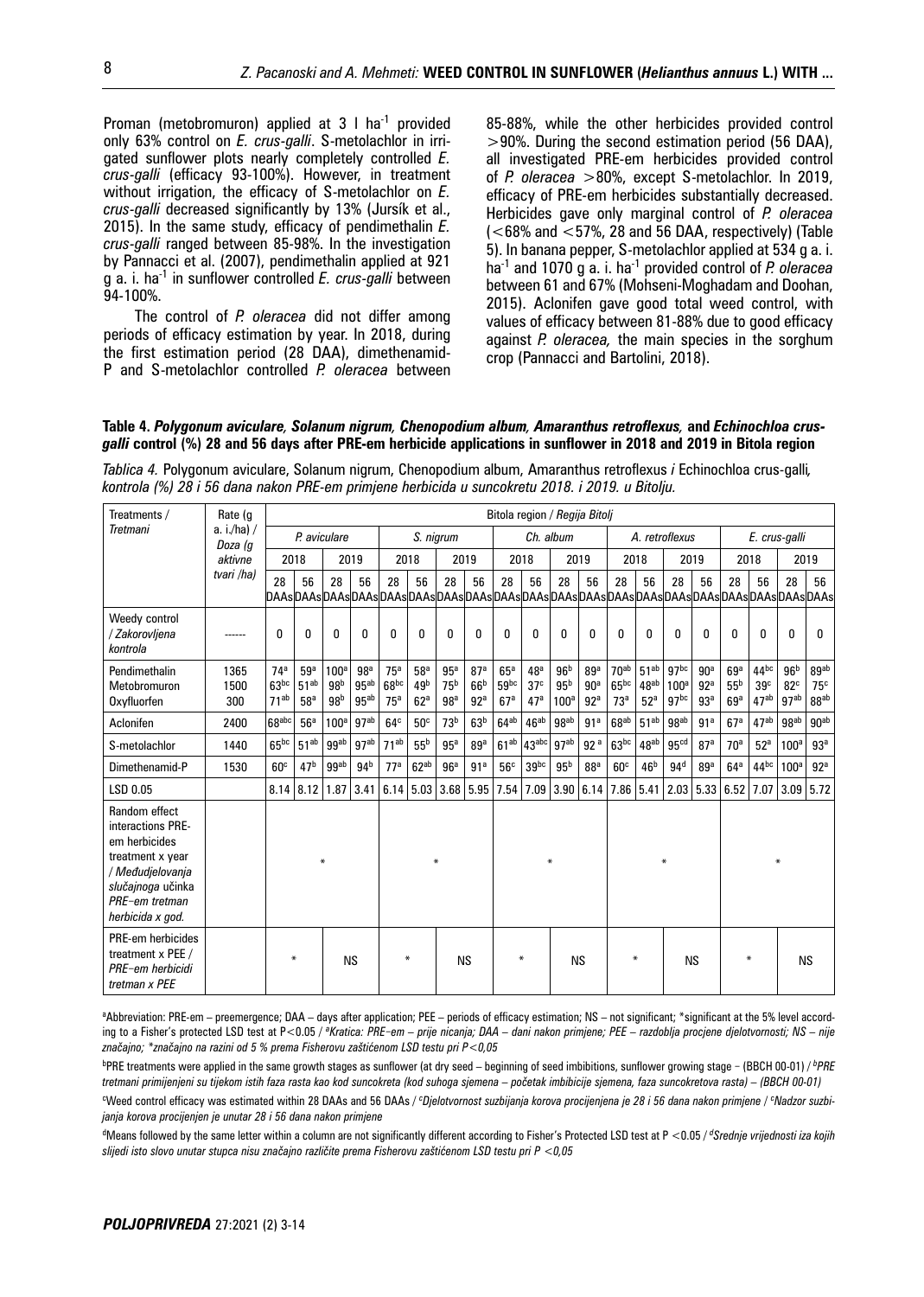# **Table 5.** *Amaranthus retroflexus***,** *Chenopodium album***,** *Portulaca oleracea,* **and** *Solanum nigrum* **control (%) 28 and 56 days after PRE-em herbicide applications in sunflower in 2018 and 2019 in Titov Veles**

*Tablica 5.* Amaranthus retroflexus, Chenopodium album, Portulaca oleracea *i* Solanum nigrum, *kontrola (%) 28 i 56 dana nakon PRE-em primjene herbicida u suncokretu 2018. i 2019. u Titovu Velesu.*

| Treatments /                                                                                                                                            | Rate                             | Titov Veles region / Regija Titov Veles   |                                             |                                                         |                                                         |                                                  |                          |                                             |                     |                                                        |                                                       |                                                       |                                              |                                                       |                                                       |                                                       |                                           |  |
|---------------------------------------------------------------------------------------------------------------------------------------------------------|----------------------------------|-------------------------------------------|---------------------------------------------|---------------------------------------------------------|---------------------------------------------------------|--------------------------------------------------|--------------------------|---------------------------------------------|---------------------|--------------------------------------------------------|-------------------------------------------------------|-------------------------------------------------------|----------------------------------------------|-------------------------------------------------------|-------------------------------------------------------|-------------------------------------------------------|-------------------------------------------|--|
| <b>Tretmani</b>                                                                                                                                         | (g a. i./<br>ha) /               | A. retroflexus                            |                                             |                                                         | Ch. album                                               |                                                  |                          |                                             | P. oleracea         |                                                        |                                                       | S. nigrum                                             |                                              |                                                       |                                                       |                                                       |                                           |  |
|                                                                                                                                                         | Doza (q<br>aktivne<br>tvari /ha) |                                           | 2018                                        |                                                         | 2019                                                    |                                                  | 2018                     |                                             | 2019                |                                                        | 2018                                                  |                                                       | 2019                                         |                                                       | 2018                                                  |                                                       |                                           |  |
|                                                                                                                                                         |                                  | 28<br><b>DAAs</b>                         | 56<br><b>DAAs</b>                           | 28<br><b>DAAs</b>                                       | 56<br><b>DAAs</b>                                       | 28<br><b>DAAs</b>                                | 56<br><b>DAAs</b>        | 28<br><b>DAAs</b>                           | 56<br><b>DAAs</b>   | 28<br><b>DAAs</b>                                      | 56<br><b>DAAs</b>                                     | 28<br><b>DAAs</b>                                     | 56<br><b>DAAs</b>                            | 28<br><b>DAAs</b>                                     | 56<br><b>DAAs</b>                                     | 28<br><b>DAAs</b>                                     | 56<br><b>DAAs</b>                         |  |
| Weedy control<br>/ Zakorovljena<br>kontrola                                                                                                             | ------                           | 0                                         | 0                                           | 0                                                       | $\Omega$                                                | $\Omega$                                         | $\Omega$                 | 0                                           | 0                   | $\Omega$                                               | 0                                                     | 0                                                     | 0                                            | $\mathbf{0}$                                          | $\mathbf{0}$                                          | 0                                                     | 0                                         |  |
| Pendimethalin<br>Metobromuron<br>Oxyfluorfen                                                                                                            | 1365<br>1500<br>300              | 96a<br>96 <sup>a</sup><br>94 <sup>a</sup> | 90 <sup>a</sup><br>89ab<br>91 <sup>ab</sup> | 68 <sup>a</sup><br>60 <sub>pc</sub><br>66 <sup>ab</sup> | 58 <sup>a</sup><br>52 <sup>c</sup><br>55 <sup>abc</sup> | 94 <sup>ab</sup><br>96 <sup>a</sup><br>$94^{ab}$ | 89ª<br>87ab<br>$85^{ab}$ | 64 <sup>a</sup><br>53 <sup>b</sup><br>5.9ab | 55a<br>48ab<br>52ab | 93 <sup>a</sup><br>91 <sup>a</sup><br>90 <sup>ab</sup> | 82 <sup>a</sup><br>82 <sup>a</sup><br>80 <sup>a</sup> | 61 <sup>b</sup><br>66 <sup>a</sup><br>58 <sup>b</sup> | 53 <sup>ab</sup><br>55ab<br>51 <sup>ab</sup> | 94 <sup>a</sup><br>73 <sup>b</sup><br>96 <sup>a</sup> | 91 <sup>a</sup><br>64 <sup>b</sup><br>90 <sup>a</sup> | 64 <sup>a</sup><br>46 <sup>b</sup><br>60 <sup>a</sup> | 59a<br>43 <sup>b</sup><br>58 <sup>a</sup> |  |
| Aclonifen                                                                                                                                               | 2400                             | 96 <sup>a</sup>                           | 87 <sup>ab</sup>                            | 66 <sup>ab</sup>                                        | 61ab                                                    | 94 <sup>ab</sup>                                 | 87ab                     | 57ab                                        | 52ab                | 93 <sup>a</sup>                                        | 83 <sup>a</sup>                                       | 68 <sup>a</sup>                                       | 57 <sup>a</sup>                              | 70 <sup>b</sup>                                       | 65 <sup>b</sup>                                       | 45 <sup>b</sup>                                       | 42 <sup>b</sup>                           |  |
| S-metolachlor                                                                                                                                           | 1440                             | 93 <sup>a</sup>                           | 87 <sup>ab</sup>                            | 63 <sub>abc</sub>                                       | 54 <sup>bc</sup>                                        | 90 <sup>b</sup>                                  | 83 <sup>ab</sup>         | 55 <sup>b</sup>                             | 46 <sup>ab</sup>    | 85 <sup>b</sup>                                        | 78 <sup>a</sup>                                       | 53 <sup>c</sup>                                       | 44 <sup>b</sup>                              | 93 <sup>a</sup>                                       | 88 <sup>a</sup>                                       | 61 <sup>a</sup>                                       | 58 <sup>a</sup>                           |  |
| Dimethenamid-P                                                                                                                                          | 1530                             | 93 <sup>a</sup>                           | 85 <sup>b</sup>                             | 58 <sup>c</sup>                                         | 50 <sup>c</sup>                                         | 91 <sup>b</sup>                                  | 81 <sup>b</sup>          | 53 <sup>b</sup>                             | 45 <sup>b</sup>     | 88ab                                                   | 80 <sup>a</sup>                                       | 57 <sup>bc</sup>                                      | 48 <sup>ab</sup>                             | 94 <sup>a</sup>                                       | 90 <sup>a</sup>                                       | 63 <sup>a</sup>                                       | 60 <sup>a</sup>                           |  |
| LSD 0.05                                                                                                                                                |                                  | 3.96                                      | 5.97                                        | 6.81                                                    | 6.80                                                    | 4.51                                             | 6.75                     | 8.24                                        | 9.90                | 5.01                                                   | 6.97                                                  | 4.51                                                  | 11.73                                        | 4.53                                                  | 4.57                                                  | 7.17                                                  | 8.90                                      |  |
| Random effect<br>interactions<br>PREem<br>herbicides<br>treatment x year<br>/ Međudjelovanja<br>slučajnoga učinka<br>PRE-em tretman<br>herbicida x god. |                                  |                                           |                                             | ₩                                                       |                                                         |                                                  |                          | $\ast$                                      |                     |                                                        |                                                       | ∗                                                     |                                              | ₩                                                     |                                                       |                                                       |                                           |  |
| PRE-em herbi-<br>cides treatment<br>x PEE / PRE-em<br>tretman herbici-<br>$da \times PEE$                                                               |                                  | <b>NS</b><br>NS                           |                                             |                                                         | <b>NS</b><br><b>NS</b>                                  |                                                  |                          | <b>NS</b><br>NS                             |                     |                                                        | <b>NS</b>                                             |                                                       |                                              | <b>NS</b>                                             |                                                       |                                                       |                                           |  |

a Abbreviations: PRE-em-preemergence; DAA – days after application; PEE-periods of efficacy estimation; NS – not significant; \*significant at the 5% level according to a Fisher's protected LSD test at P<0.05 / <sup>a</sup> Kratica: PRE-em – prije nicanja; DAA – dani nakon primjene; PEE – razdoblja procjene djelotvornosti; NS – nije *značajno; \*značajno na razini od 5 % prema Fisherovu zaštićenom LSD testu pri P<0,05* 

b PRE treatments were applied in the same growth stages as sunflower (at dry seed – beginning of seed imbibitions, sunflower growing stage ‒ (BBCH 00-01) / *PRE tretmani primijenjeni su tijekom istih faze rasta kao kod suncokreta (kod suhoga sjemena – početak imbibicije sjemena, faza suncokretova rasta) – (BBCH 00-01)*  <sup>c</sup>Weed control efficacy was estimated within 28 DAAs and 56 DAAs DAAs / *<sup>c</sup>Djelotvornost suzbijanja korova procijenjena je 28 i 56 dana nakon primjene / Nadzor* 

*suzbijanja korova procijenjen je unutar 28 i 56 dana nakon primjene*

d Means followed by the same letter within a column are not significantly different according to Fisher's Protected LSD test at P<0.05 / *Srednje vrijednosti iza kojih slijedi isto slovo unutar stupca nisu značajno različite prema Fisherovu zaštićenom LSD testu pri P <0,05*

**Sunflower injury.** PRE-em herbicides were applied at the time when herbicide applications typically occur in North Macedonia sunflower production (Table 1) and are thus representative of producer practices and label recommendations. However, in 2018 in Bitola region heavy rainfall occurred in the first 10 days after PRE-em application and caused leaching of herbicides through the soil profile. It is highly possible that sunflower injury was due to higher amounts of rain (57 mm) directly following PRE-em herbicide treatments. Injury ranged from 9-28% across PRE-em treatments seven days after emergence (DAE). Injuries by oxyfluorfen and dimethenamid-P were more serious (24-28%, respectively). Oxyfluorfen caused phytotoxicity symptoms like slight bleaching, leaf tip burn, and stunting of sunflower growth. Stunting of sunflower growth was recorded on the plots treated with dimethenamid as well. The injuries caused by other PRE-em herbicides decreased in seven and 21 DAAs, respectively (Table 6). However, the sunflower injuries inflicted by oxyfluorfen and dimethenamid were still evident in 21 DAEs. Jursík et al. (2015) had similar observations and concluded that the sunflower phytotoxicity caused by oxyfluorfen was the highest (25-47%) without the effect of irrigation. Sunflower growth was inhibited, and regeneration was slow; however, the seed yield was not significantly reduced in any year. Similarly, in the study of Andr et al. (2017), the highest level of sunflower injury was recorded on plots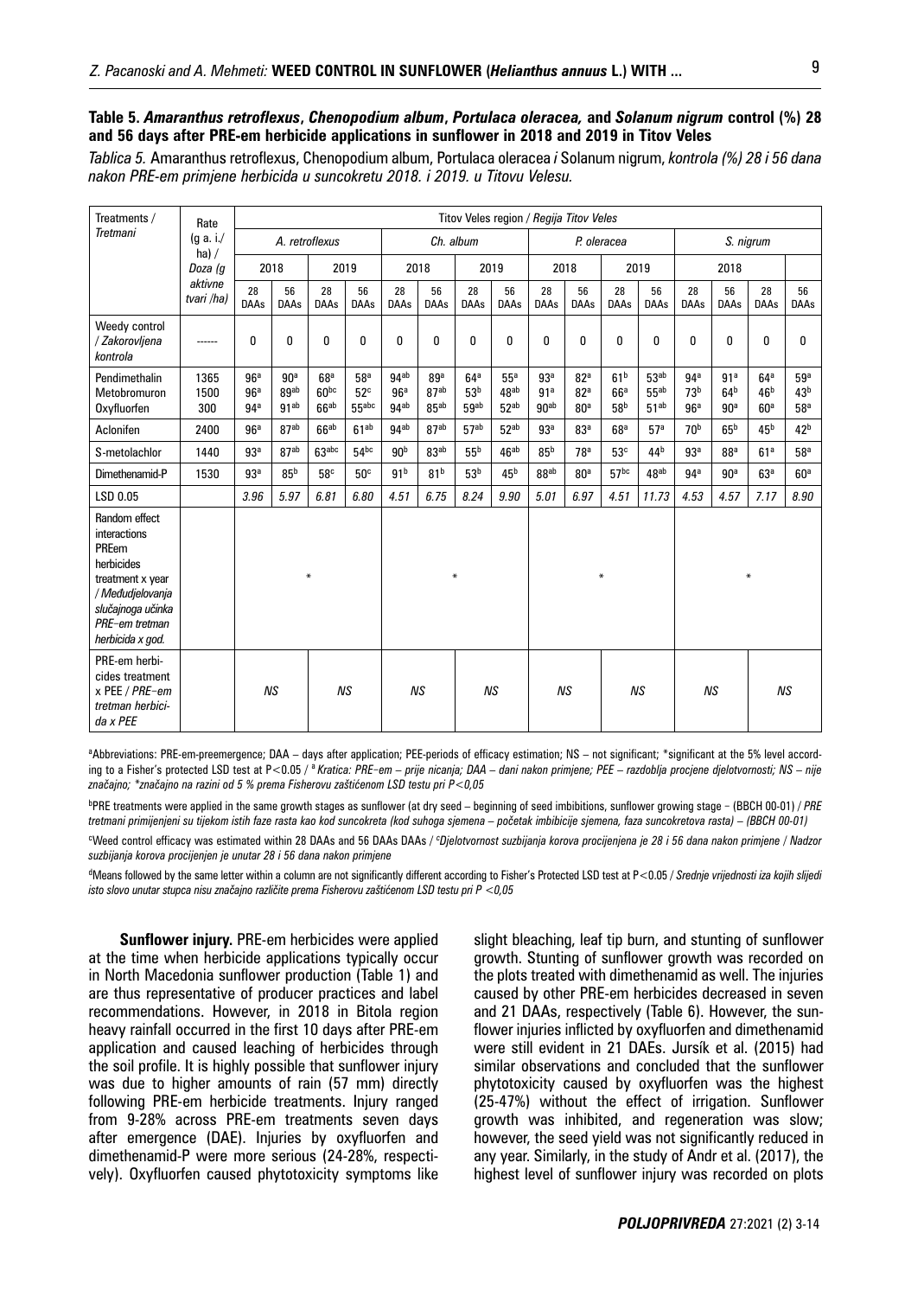treated by oxyfluorfen (18%). The injury caused by oxyfluorfen on sunflower was mainly caused by raindrops bouncing from the soil surface, which contaminated leaves and caused necrosis and leaf deformation. Further, the sunflower tolerance to dimethenamid was good (phytotoxicity less than 7%), except in the year when sunflower injury ranged from 10-12% across irrigation treatments. The sunflower injury caused by pendimethalin, aclonifen, and S-metolachlor was minimal (between 5-7%) (Jursík et al., 2015).

**Sunflower yield.** Sunflower achene yields for each treatment in both regions generally reflected overall weed control and crop injury (Table 5). Comparison of weedy and weed-free control indicated that weeds reduced sunflower achene yield by 72-75% in the Bitola region, and 72-76% in the Titov Veles region for both years, respectively (Table 6). Similarly, Jaykumar et al. (1988), Elezović et al. (2012), and

Alves et al. (2013) reported that yield reduction due to weeds in sunflower is estimated to be between 70-81%. A significant treatment by year interaction resulted in two distinct years for sunflower achene yield in the Bitola region. In both years, the lowest sunflower achene yield was recorded in untreated control plots (980 and 850 kg ha $^{-1}$ , respectively). The lowest yield between PRE-em herbicides in 2018 was obtained in plots treated with aclonifen (2030 kg ha<sup>-1</sup>). Not one of PRE-em applied herbicides yielded higher than the weed-free control, because sunflower yields were more closely related to percent of weed control. In 2019, the effective removal of the competitive effect of the weeds led to an increase of the participation of the yield components of the sunflower and as a result the sunflower yield in all PRE-em herbicide treatments significantly increased and resulted in yields similar to that of the weed-free control (Table 6).

**Table 6. Sunflower plant injury as influenced by the PRE-em applied herbicides and the yield as influenced by the PRE-em applied herbicides in sunflower in the Bitola and Titov Veles region in 2018 and 2019.**

| Treatments /                                                                                                                                         | Rate                          |                  |                   |                                                |                   | Bitola region / Regija Bitoli  |                    | Titov Veles region / Regija Titov Veles |                                                |                                |                   |                   |                   |  |
|------------------------------------------------------------------------------------------------------------------------------------------------------|-------------------------------|------------------|-------------------|------------------------------------------------|-------------------|--------------------------------|--------------------|-----------------------------------------|------------------------------------------------|--------------------------------|-------------------|-------------------|-------------------|--|
| <b>Tretmani</b>                                                                                                                                      | (g a. i./<br>ha) /<br>Doza (q |                  |                   | Sunflower injury /<br>Oštećenje suncokreta (%) |                   | Seed yield /<br>Prinos sjemena |                    |                                         | Sunflower injury /<br>Oštećenje suncokreta (%) | Seed yield /<br>Prinos sjemena |                   |                   |                   |  |
| aktivne                                                                                                                                              |                               | 2018             |                   |                                                | 2019              | (kq/ha)                        |                    | 2018                                    |                                                |                                | 2019              | (kg/ha)           |                   |  |
|                                                                                                                                                      | tvari /ha)                    | 7<br><b>DAEs</b> | 21<br><b>DAEs</b> | $\overline{7}$<br><b>DAEs</b>                  | 21<br><b>DAEs</b> | 2018                           | 2019               | 7<br><b>DAEs</b>                        | 21<br><b>DAEs</b>                              | 7<br><b>DAEs</b>               | 21<br><b>DAEs</b> | 2018              | 2019              |  |
| Weedy control /<br>Korovita kontrola                                                                                                                 | ------                        | 0                | 0                 | 0                                              | 0                 | 980 <sup>d</sup>               | 850 <sup>e</sup>   | 0                                       | 0                                              | 0                              | 0                 | 810 <sup>d</sup>  | 950 <sup>d</sup>  |  |
| Weed-free control /<br>Beskorovna kontrola                                                                                                           | ------                        | 0                | 0                 | 0                                              | 0                 | 3490 <sup>a</sup>              | 3340abc            | 0                                       | 0                                              | 0                              | 0                 | 3670 <sup>a</sup> | 3410 <sup>a</sup> |  |
| Pendimethalin                                                                                                                                        | 1365                          | 11               | 7                 | 0                                              | 0                 | 2320 <sup>b</sup>              | 3390 <sup>a</sup>  | 0                                       | 0                                              | 0                              | 0                 | 3620ab            | 2740bc            |  |
| Metobromuron                                                                                                                                         | 1500                          | 14               | 9                 | 0                                              | 0                 | 2090 <sup>c</sup>              | 3220bcd            | 0                                       | 0                                              | 0                              | 0                 | $3540^{bc}$       | 2620 <sup>c</sup> |  |
| Oxyfluorfen                                                                                                                                          | 300                           | 24               | 20                | $\Omega$                                       | 0                 | 2170bc                         | 3330abc            | 0                                       | 0                                              | 0                              | 0                 | 3680 <sup>a</sup> | 2800 <sup>b</sup> |  |
| Aclonifen                                                                                                                                            | 2400                          | 9                | 6                 | 0                                              | 0                 | 2030 <sup>c</sup>              | $3145^d$           | 0                                       | 0                                              | 0                              | 0                 | 3505 <sup>c</sup> | $2650^\circ$      |  |
| S-metolachlor                                                                                                                                        | 1440                          | 15               | 11                | 0                                              | 0                 | 2270bc                         | 3350 <sup>ab</sup> | 0                                       | 0                                              | 0                              | 0                 | 3580abc           | 2700bc            |  |
| Dimethenamid-P                                                                                                                                       | 1530                          | 28               | 22                | 0                                              | 0                 | 2080 <sup>c</sup>              | 3210 <sup>cd</sup> | 0                                       | 0                                              | 0                              | 0                 | 3540bc            | 2780 <sup>b</sup> |  |
| LSD 0.05                                                                                                                                             |                               |                  |                   |                                                |                   | 195.96                         | 170.50             |                                         |                                                |                                |                   | 99.52             | 146.55            |  |
| Random effect<br>interactions PREem<br>herbicides<br>treatment x year<br>/ Međudjelovanja<br>slučajnoga učinka<br>PRE-em tretman<br>herbicida x god. |                               |                  | $\ast$            |                                                |                   |                                |                    |                                         | <b>NS</b>                                      | $\ast$                         |                   |                   |                   |  |

*Tablica 5. Oštećenja biljaka suncokreta pod utjecajem primijenjenih PRE-em herbicida i prinos pod utjecajem PRE-em primijenjenih herbicida u suncokretu u regiji Bitolj i Titov Veles u 2018. i 2019. godini.*

a Abbreviation: PRE – preemergence; DAA – days after application; NS – not significant; \*significant at a 5% level according to a Fisher's protected LSD test at P<0.05 / a Kratica: PRE – prije nicanja; DAA – dani nakon primjene; NS – nije značajno; \*značajno na razini od 5 % prema Fisherovu zaštićenom LSD testu pri P<0,05  $^{\rm b}$ PRE treatments were applied in the same growth stages as sunflower (at dry seed – beginning of seed imbibition in the sunflower growing stage – BBCH 00-01) / PRE tretmani primijenjeni su tijekom istih faza razvoja kao kod suncokreta (kod suhoga sjemena – početak imbibicije sjemena u fazi suncokretova rasta – BBCH 00-01)

<sup>c</sup>Sunflower injury was estimated seven and 21 days after emergence (DAEs) / °Oštećenje suncokreta procijenjeno je sedam dana i 21 dan nakon nicanja (DAE) <sup>d</sup>Means followed by the same letter within a column are not significantly different according to Fisher's Protected LSD test at P<0.05 / <sup>d</sup>Srednje vrijednosti iza kojih slijedi isto slovo unutar stupca nisu značajno različite prema Fisherovu zaštićenom LSD testu pri P<0,05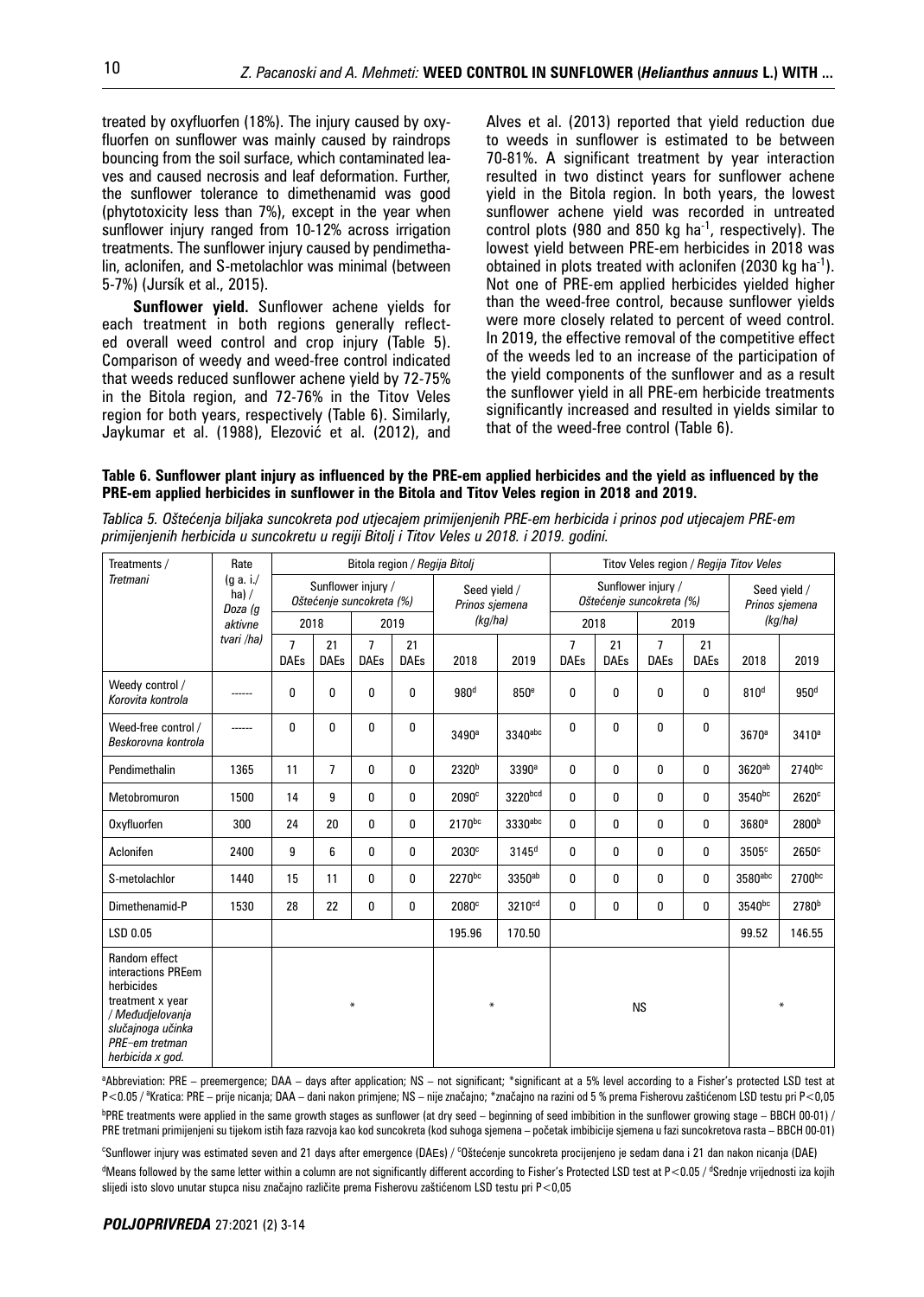A significant treatment by year interaction resulted in two distinct years for sunflower yields in the Titov Veles region with PRE-em herbicides, as well. In 2018, sunflower yield was in line with that of weed-free control ranging from 810 to 3570 kg ha $^{-1}$ . Aclonifen was the lowest-yielding herbicide treatment with 3505 kg ha<sup>-1</sup>, whereas oxyfluorfen was the highest-yielding herbicide treatment (3680 kg ha<sup>-1</sup>). In the investigation by Pannacci et al. (2007), the highest average sunflower yields among PRE-em treatments were obtained in plots treated with s-metolachlor  $+$  oxyfluorfen (720  $+$  168 and 960  $+$  144 g a. i. ha<sup>-1</sup>), S-metolachlor  $+$ aclonifen (960 + 720 g a. i. ha<sup>-1</sup>), and pendimethalin  $+$  imazamethabenz (768  $+$  400 g a. i. ha<sup>-1</sup>). Sunflower yields in pendimethalin and oxyfluorfen treated plots were 46 and 63% higher than in weedy control (Narender et al., 2017). Regardless of irrigation and sunflower injury, in all investigated PRE-em herbicides, yield was significantly higher in comparison to untreated control plots (Jursík et al., 2015). In 2019, sunflower grain yields following all PRE applied herbicides were significantly lower (between  $-610$  and  $-760$  kg ha<sup>-1</sup>) than weed-free control (Table 6).

A significant treatment by year interaction resulted in two distinct years for sunflower yields in Titov Veles region with PRE-em herbicides, as well. In 2018, the sunflower yields were on the line with that of weed-free control. It was ranged from 810 to 3570 kg ha<sup>-1</sup>. Aclonifen was the lowest-yielding herbicide treatment with 3505 kg ha<sup>-1</sup>, whereas oxyfluorfen was the highest-yielding herbicide treatment (3680 kg ha<sup>-1</sup>). In the investigation of Pannacci et al. (2007), the highest average sunflower yields among the PRE-em treatments were obtained on the plots treated with s-metolachlor + oxyfluorfen (720 + 168 and 960 + 144 g a. i. ha<sup>-1</sup>), S-metolachlor + aclonifen (960 + 720 g a. i. ha<sup>-1</sup>) and pendimethalin + imazamethabenz (768 + 400 g a. i. ha<sup>-1</sup>). Sunflower vield in pendimethalin– and oxyfluorfen-treated plots was 46 and 63% higher than in the weedy control (Narender et al., 2017). Regardless of irrigation and sunflower injury, in all investigated PRE-em herbicides yield was significantly higher in comparison to untreated control plots (Jursík et al., 2015). In 2019, the sunflower grain yields following all PRE applied herbicides were significantly lower (between -610 and -760 kg ha<sup>-1</sup>) than weed-free control (Table  $6$ ).

## **CONCLUSION**

With the recent change of climatic conditions, the control of weeds with PRE-em herbicides has become quite difficult in sunflower. Therefore, it should be taken into account that before the use of PRE-em herbicides, the climatic conditions especially rainfall in different regions should be monitored. This has been confirmed based on the results achieved where some of the herbicides, depending on the rainfall and the year, have shown different efficacy in the control of weeds. In addition, some of the herbicides have had phytotoxic effects

on the sunflower crop, due to heavy rainfall directly following PRE-em application in the Bitola region in 2018. In general, all weeds in 2018 in the Bitola region were poorly controlled due to the higher amount of rainfall during the first 10 days after herbicide application. Contrary, the efficacy of herbicides was weak for weed control in 2019 in the Titov Veles region, but this was due to drought conditions observed at this region in early and mid-spring 2019. The results obtained show that the lack of or heavy rainfall has an impact on the effectiveness of herbicides for the control of weeds in sunflower. The achene yields of sunflower in both regions generally has been influenced by the weed control and crop injury.

#### **REFERENCES**

- 1. Alves, G. D. S., Tartaglia, F. D. L., Rosa, J. C., Lima, P. C. D., Cardoso, G. D., & Beltrão, N. E. D. M. (2013). Períodos de interferência das plantas daninhas na cultura do girassol em Rondônia. *Revista Brasileira de Engenharia Agrícola e Ambiental*, *17*(3), 275-282. https://doi.org/10.1590/S1415-43662013000300005.
- 2. Andr, J., Kočárek, M., Jursík, M., Fendrychová, V., & Tichý, L. (2017). Effect of adjuvants on the dissipation, efficacy and selectivity of three different pre-emergent sunflower herbicides. *Plant Soil and Environment, 63*(9), 409-415. https://doi.org/10.17221/365/2017-PSE.
- 3. Anonymous, (2000). Dual Magnum sample label. (2000). Crop Protection Reference. New York: C&P Press. pp. 1647-1663.
- 4. Anonymous, (2008). Frontier® Herbicide Product Label," Mississauga, ON, BASF Canada Inc., 17 p.
- 5. Armel, G. R., Wilson, H. P., Richardson, R. J., & Hines, T. E. (2003). Mesotrione, acetochlor, and atrazine for weed management in corn (*Zea mays*). *Weed Technology, 17*(2), 284-290. https://doi.org/10.1614/08 90-037X(2003)017[0284:MAAAFW]2.0.CO;2.
- 6. Arnold, R. N., Smeal, D., Lombard, K. A., O'Neill, M. K., Allen, S. C., West, M., & Yazzie, R. (2012). Broadleaf weed control in dry beans (*Phaseolus vulgaris*) with preemergence applications of valor alone or in combination from 2004 to 2008. Bulletin 804. Agricultural Experiment Station, College of Agricultural, Consumer and Environmental Sciences, New Mexico State University.
- 7. Bergmann, H. (2016). Proman a strong base for flexible herbicide strategies in potato production. 27 Deutsche Arbeitsbesprechung uber Fragen der Unkrautbiologie und-bekampfung, 23-25. Februar 2016 in Braunschweig.
- 8. Boerboom, C. M., Stolenberg, D. E., Jeschke, M. R., Trower T. L., & Gaska, J. M. (2006). Factors affecting glyphosate control of common lambsquarters. In *Proc. N. Cent. Weed Sci. Soc* (Vol. 61, p. 54).
- 9. Bollman, S. L., & Sprague, C. L. (2007). Optimizing s-metolachlor and dimethenamid-P in sugarbeet microratetreatments. *Weed Technology, 21*(4)*,* 1054-1063. https://doi.org/10.1614/WT-07-068.1.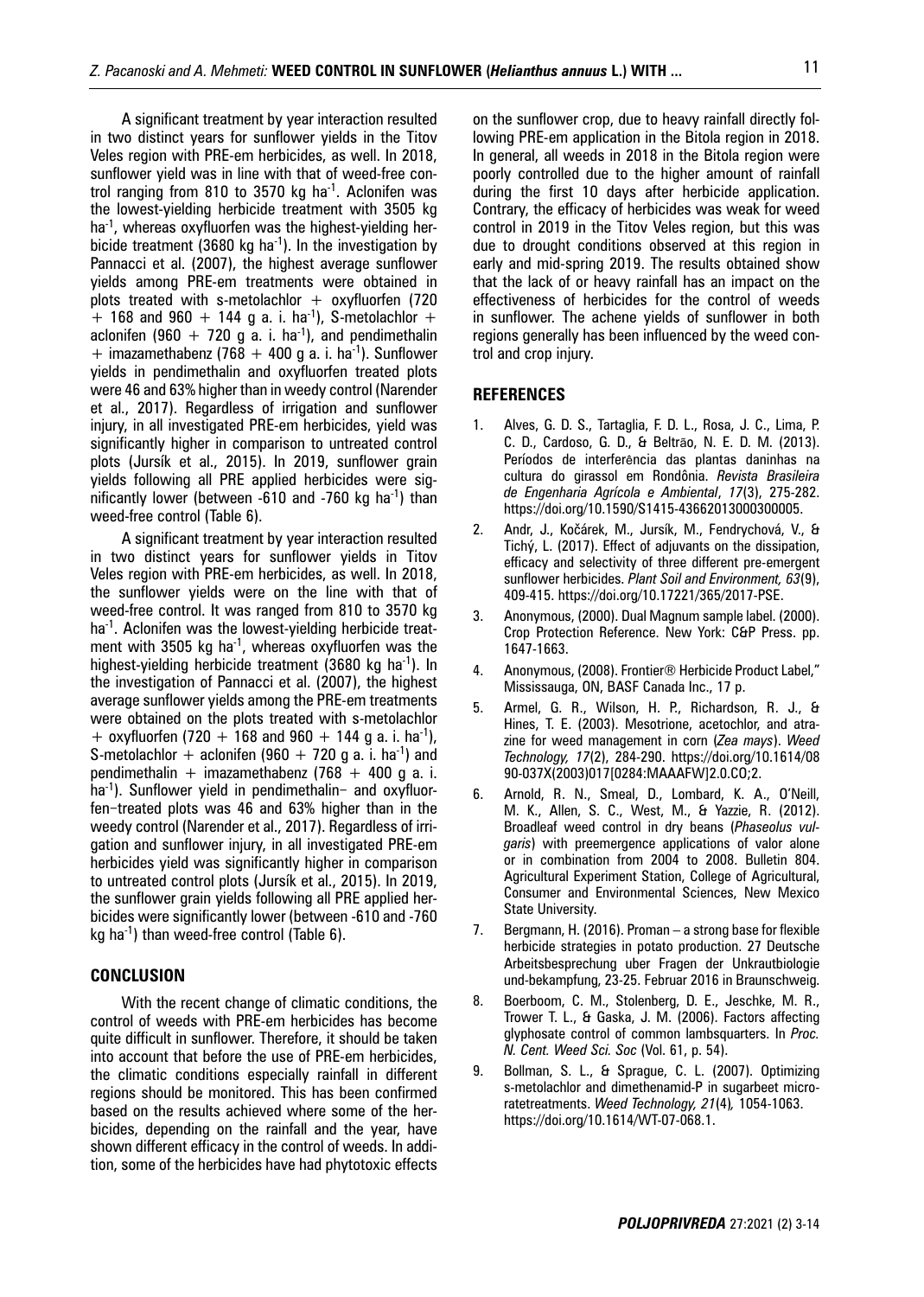- 10. Brown, D., & Masiunas, J. (2002). Evaluation ofherbicides for pumpkin (*Cucurbita* spp.). *Weed Technology, 16*(2)*,* 282-292. https://doi.org/10.1515/helia.2001.24.35.11.
- 11. Chinnusamy, N., Chinnagounder, C., & Krishnan, P. N. (2013). Evaluation of weed control efficacy and seed cotton yield in glyphosate tolerant transgenic cotton. *American Journal of Plant Sciences, 4*(6), 1159-1163. https://doi.org/10.4236/ajps.2013.46142.
- 12. Choi, J. S, Lee, H. J, Hwang, I. T, Pyon, J. Y., & Cho, K. Y. (1999). Differential susceptibilities of wheat and barley to diphenyl ether herbicide oxyfluorfen. *Pestic Biochem Physiology, 65*(1), 62-72. https://doi.org/10.1006/pest.1999.2429.
- 13. Clewis, S.B. Everman, W.J. Jordan, D.L. Wilcut J.W. (2007). Weed management in North Carolina peanuts (*Arachis hypogaea*) with S-metolachlor, diclosulam, flumioxazin, and sulfentrazone systems. *Weed Technology, 21*(3), 629-635. https://doi.org/10.1614/WT-06-139.1.
- 14. El-Afifi, S., & Lâng, F. (1981). Influence of metobromuron and chlorobromuron on the pigments of chloroplast and the photosynthetic activity of bean and pea seedlings. Proc. 21st Hung. Annu. Meet. Biochem., *Veszprem, pp, 49*.
- 15. Elezovic, I., Datta, A., Vrbnicanin, S., Glamoclija, D., Simic, M., Malidza, G., & Knezevic, S. Z. (2012). Yield and yield components of imidazolinone-resistant sunflower (*Helianthus annuus* L.) are influenced by pre-emergence herbicide and time of post-emergence weed removal. *Field Crops Research, 128,* 137-146. https://doi.org/10.1016/j.fcr.2011.12.020.
- 16. Ferrell, M. A., Whitson, T. D., & Miller, S. D. (2004). Basic guide to weeds and herbicides, The University of Wyoming, College of Agriculture, Department of Plant Sciences, Cooperative Extension Service, *MP18, pp*. 1-19.
- 17. Filipovski, G. (2006). Soil classification of the Republic of Macedonia. MASA, 313-323.
- 18. Frans, R. E., Talbert, R., Marx, D., & Crowley, H. (1986). Experimental design and techniques for measuring and analyzing plant responses to weed control practices. In N.D. Camper ed. Research methods in weed science. 3rd ed. Champaign, IL: Southern Weed Science Society. *pp, 37-38*.
- 19. Fried, G., Chauvel, B., Reboud, X., Chollet, D., Bombarde, M., & Delos, M. (2006). Flore adventice du tournesol. *Phytoma la défense des végétaux,* (596), 37-43.
- 20. Frost, P., & Barnes, G. (2003). Evaluation of new herbicides for management of black nightshade (*Solanum nigrum*) in processing tomatoes. *ISHS Acta Horticulturae., 613*, VIII International Symposium on the Processing Tomato.
- 21. Haskins, B. (2012). Using pre-emergent herbicides in conservation farming systems NSW: The NSW Departmentof Primary Industries. https://www.dpi.nsw.gov.au/\_\_data/ assets/pdf\_file/0003/431247/Using-pre-emergentherbicides-in-conservation-farmingsystems.pdf.
- 22. Hatzinikolaou, A. S., Eleftherohorinos, G. S., & Vasilakoglou, I. B. (2004). Influence of formulation on the activity and persistence of pendimethalin. *Weed Technology, 18*(2)*,* 397-403. https://doi.org/10.1614/ WT-03-121R1.
- 23. Heatherly, L. G., & Hodges, H. F. (1998). Soybean production in the Midsouth. CRC Press, Boca Raton, London, New York, Washington DC.
- 24. Inoue, M. H., Santana, D. C., Oliveira, Jr. R. S., Clemente, R. A., Dallacort, R., Possamai, A. C. S., Santana, C. T. C., & Pereira, K. M. (2010). Leaching potential of herbicides used in cotton crop under soil column conditions. *Planta Daninha, 28*(4), 825-833. https://doi.org/10.1590/ S0100-83582010000400016.
- 25. Janak, T. W., & Grichar, W. J. (2016). Weed control in corn (*Zea mays* L.) as influenced by preemergence herbicides. *International Journal of Agronomy, Vol.* 2016, 1-9. https://doi.org/10.1155/2016/2607671.
- 26. Jaykumar, R., Premsekar, M., Kempuchetty, N., & Subramaniam, S. (1988). Effect of integrated weed management on yield and quality of sunflower. *Madras Agricultural Journal, 75*(3–4), 304.
- 27. Johnson, B. (1971). Effect of weed competition on sunflowers. *Weed Science. 19*(4), 378-380. https://doi. org/10.1017/S0043174500049183.
- 28. Jursík, M., Kočárek M., Hamouzová K., Soukup J., Venclová V. (2013). Effect of precipitation on the dissipation, efficacy and selectivity of three chloroacetamide herbicides in sunflower. *Plant, Soil and Environment*, *59*(4), 175–182.
- 29. Jursík, M., Soukup, J., Holec, J., Andr, J., & Hamouzová, K. (2015). Efficacy and selectivity of pre-emergent sunflower herbicides under different soil moisture conditions. *Plant Protection Science, 51*(4)*,* 214-222. https://doi.org/10.17221/82/2014-PPS.
- 30. Khan, R. U., Morrison, I. N., & Rashid, A. (1988). Grass weed control in sunflower in spring and kharif season under barani (rainfed) conditions in Pakistan. *Crop Protection, 7*(1)*,* 9-15.
- 31. Kilinc, O., Grasset, R., & Reynaud, S. (2011). The herbicide aclonifen: The complex theoretical bases of sunflower tolerance. *Pesticide Biochemistry and Physiology, 100*(2), 193-198. https://doi.org/10.1016/j. pestbp.2011.04.001.
- 32. Kilinc, O., Reynaud, S., Perez, L., Tissut, M., & Ravanel, P. (2009). Physiological and biochemical modes of action of the diphenylether aclonifen. *Pesticide Biochemistry and Physiology, 93*(2). 65-71. https://doi.org/10.1016/j. pestbp.2008.11.008.
- 33. Le Baron, H. M., McFarland, J. E., Simoneaux, B. J., & Ebert, E. (1988). Metolachlor. Pages 335–373 in P. C. Kerney and D. D. Kaufman, eds. Herbicides: Chemistry, Degradation, and Mode of Action. Volume 3. New York: Dekker.
- 34. Legha, P. K., Malik, R. K., & Faroda, A. S. (1992). Weed management in Kharif sunflower *Helianthus annus*. *Crop Research, 5*(*2),* 376-378.
- 35. Lewis, D. W., Cavalieri, A., & Gulden, R. H. (2016). Effect of biennial wormwood (*Artemisia biennis*) interference on sunflower yield and seed quality. *Weed Science, 64*(1)*,* 154-160. https://doi.org/10.1614/WS-D-15-00076.1.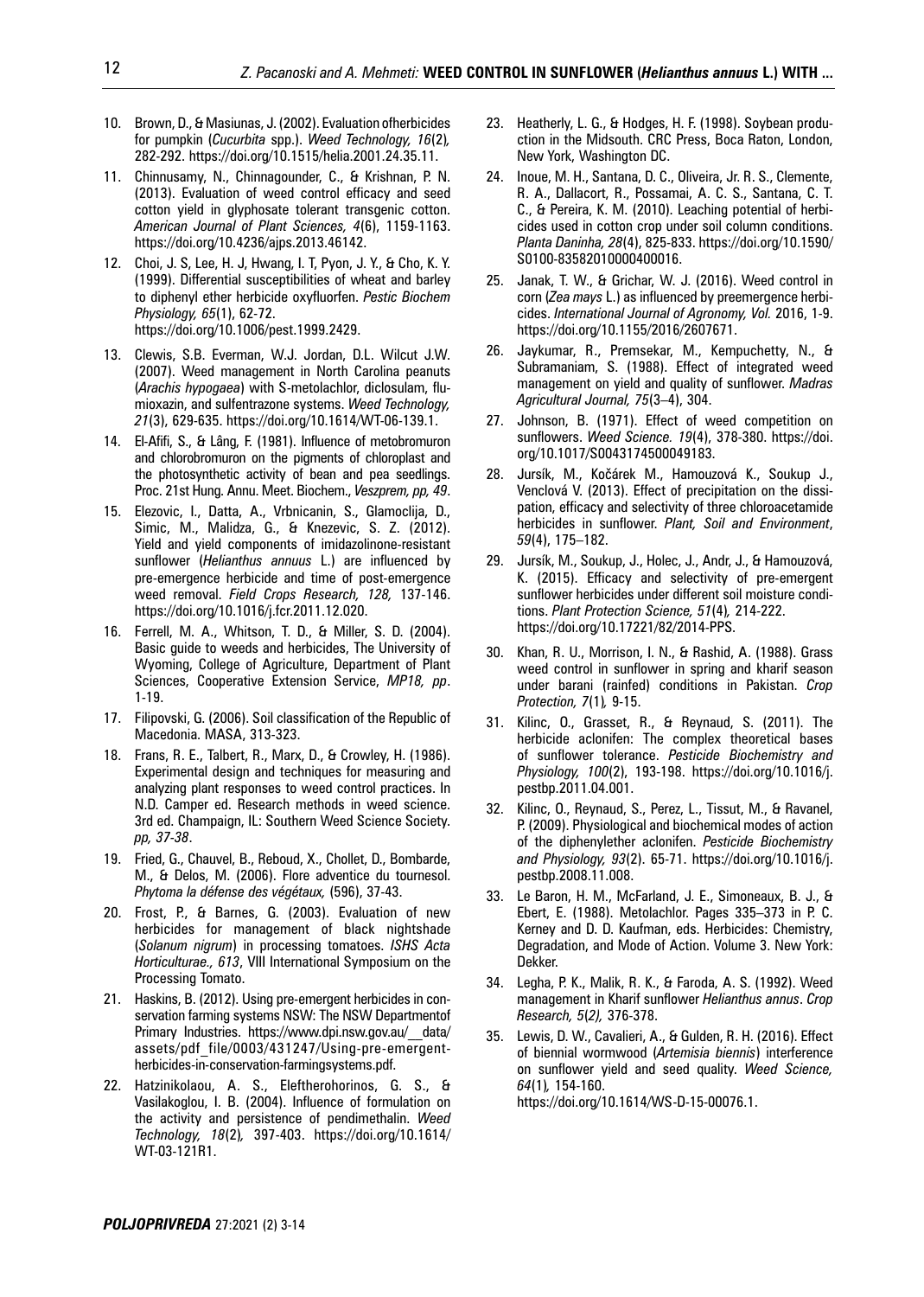- 36. Lewis, W. D., & Gulden, R. H. (2014). Effect of kochia (*Kochia scoparia*) interference on sunflower (*Helianthus annuus*) yield. *Weed Science, 62*(1), 158-165. https://doi.org/10.1614/WS-D-13-00069.1.
- 37. Lin, H. T., Chen, S. W., Shen, C. J., & Chu, C. (2007). Dissipation of pendimethalin in the garlic (*Allium sativum* L.) under subtropical condition. *Bulletin of Environmental Contamination and Toxicology, 79*(1)*,* 84-86. https://doi.org/10.1007/s00128-007-9100-3.
- 38. Loux, M. M., Dobbels, A. F., Johnson, W. G., Nice, G. R., Bauman T. T., & Stachler, J. M. (2008). Weed control guide for Ohio and Indiana, Ohio State University Extension Bulletin 789/Purdue Extension, Pub No. *WS16, 2008, pp, 201*.
- 39. Lyon, D. J., & Wilson, R. G. (2005). Chemical weed control in dryland and irrigated chickpea. *Weed Technology, 19*(4), 959-965. https://doi.org/10.1614/WT-05-013R.1.
- 40. Mohseni-Moghadam, M., & Doohan, D. (2015). Banana pepper response and annualweed control with S-metolachlor and clomazone. *Weed Technology, 29*(3)*,* 544-549. https://doi.org/10.1614/WT-D-15-00015.1.
- 41. Moseley, M. C., & Hagood, E. S. (1990). Reducing herbicide inputs whenestablishing no-till soybeans (*Glycine max*). *Weed Technology, 4*(1)*,* 14-19. https://doi.org/10.1017/S0890037X00024891.
- 42. Nadasy, E., Nadasy, M., & Nagy, V. (2008). Effect of soil herbicides on development of sunflower hybrid. Vol. 36, Supplement: Proceedings of the VII. Alps-Adria Scientific Workshop, 28 April-2 May 2008, Stara Lesna, Slovakia. *Cereal Research Communications*, 36, 847–850.
- 43. Narender, J., Padmaja, J., Srinivas, A., & Sailaja, V. (2017). Effect of herbicides on yield and economics of sunflower (*Helianthus annuus* L.). *International Journal of Pure Applied Bioscience, 5*(4), 1582-1587. https://doi.org/10.18782/2320-7051.5604.
- 44. Osborne, T. B., Shaw, R. D., & Ratliff, L.R. (1995). Soybean (*Glycine max*) cultivar tolerance to SAN 582H and metolachlor as influenced by soilmoisture. *Weed Science, 43*(2), 288-292. https://doi.org/10.1017/S0043174500081194.
- 45. Pacanoski, Z., Kolevska, D. D., & Nikolovska, S. (2016). Floristic composition of the weeds and efficacy of PRE herbicides in a black locust (*Robinia pseudoacacia* L.) Nursery. *Reforesta, 1*(2)*,* 22-31. https://doi.org/10.21750/REFOR.2.03.18.
- 46. Pannacci, E., & Bartolini, S. (2018). Evaluation of chemical weed control strategies in biomass sorghum. *Journal of Plant Protection Research, 58*(4), 404-412. https://doi.org/10.24425/jppr.2018.125881.
- 47. Pannacci, E., & Onofri, A. (2016). Alternatives to terbuthylazine for chemical weed control in maize. *Communications in Biometry and Crop Science, 11*(1), 51-63.
- 48. Pannacci, E., Graziani, F., & Covarelli, G. (2007). Use of herbicide mixtures for pre and post-emergence weed control in sunflower (*Helianthus annuus*). *Crop Protection, 26*(8)*,* 1150-1157. https://doi.org/10.1016/j.cropro.2006.10.008.
- 49. Park, S. J. & Hamill, A.S. (1993). Response of common bean (*Phaseolus vulgaris*) cultivars to metobromuron. *Weed Technology, 7*(1)*,* 70-75. https://doi.org/10.1017/S0890037X00036897.
- 50. Rainbow, R., & Derpsch, R. (2011). Advances in no-till farming technologies and soil compaction managementin rainfed farming systems. In: Tow P, Cooper I, Partridge I, Birch C, editors. Rainfed Farming Systems, Springer Netherlands, *pp, 991-1014*.
- 51. Ramsey, F. L., & Schafer, D. W. (1997). The statistical sleuth: A course in methods of data analysis. Belmont, CA, *Duxbury. pp, 91-97.*
- 52. Rapparini, G. (1996). II diserbo delle colture. Edizioni L'InformatoreAgrario, Verona, Italy, *pp, 496* (Italian).
- 53. Reddy, A. M., Reddy, G. P., & Reddy, D. S. (2008). Effect of crop–weed competition in sunflower. *Research Crop, 9*(3)*,* 580-581.
- 54. Reddy, K. N., & Locke, M. A. (1996). Imazaquin spray retention, foliar washoff and runoff losses under simulated rainfall. *Pesticide Science, 48*(2), 179-187. https://doi. org/10.1002/(SICI)1096-9063(199610)48:2<179::AID-PS457>3.0.CO;2-M.
- 55. Serim, A.T., Asav, Ü., Türkseven, S.G., & Dursun, E. (2018). Banded herbicide application in a conventional sunflower production system. *Turkish Journal of Agriculture and Forestry*, *42*(5), 354-363. https://doi.doi:10.3906/tar-1712-95.
- 56. Soltani, N., Shropshire, C., & Sikkema, P. H. (2015). Pendimethalin residues from weed managementin dry bean can cause injury in autumn seeded winter wheat. *Agricultural Sciences, 6*(1), 159-163. https://doi.org/10.4236/as.2015.61014.
- 57. Soukup J., Jursik M., Hamouz P., Holec J., & Krupka J. (2004): Influence of soil pH, rainfall, dosage, and application timing of herbicide Merlin 750 WG (isoxaflutole) on phytotoxicity level in maize (*Zea mays* L.). *Plant, Soil and Environment*, *52*(2), 88–94.
- 58. Steckel, L. E., Sprague, C. L., & Hager, A. G. (2002). Common waterhemp (*Amaranthus rudis*) control in corn (Zea mays) with single preemergence and sequential applications of residual herbicides. *Weed Technology, 16*(4), 755-761. https://doi.org/10.1614/0890-037X(2002)016[0755:- CWARCI]2.0.CO;2.
- 59. Trevisan, M., Capri, E., Cella, A., Errera, G., & Sicbaldi, F. (1999). Field, laboratory and modelling studies to evaluate aclonifen soil fate. *Toxicological & Environmental Chemistry, 70*(1-2)*,* 29-47. https://doi.org/10.1080/02772249909358737.
- 60. Vencill, W. K. (2002). Herbicide Handbook. 8th ed. Lawrence, KS: Weed Science Society of America, *pp, 493.*
- 61. Vischetti, C., Marucchini, C., Leita, L., Cantone, P., Danuso, F., & Giovanardi, R. (2002). Behaviour of two sunflower herbicides (metobromuron, aclonifen) in soil. *European Journal of Agronomy, 16*(3), 231-238. https://doi.org/10.1016/S1161-0301(01)00136-8.
- 62. Wanjari, R. H., Yaduraju, N. T., & Ahuja, K. N. (2000). Critical period of weed competition in spring sunflower. *Indian Journal of Weed Science, 32*(1&2), 17-20.